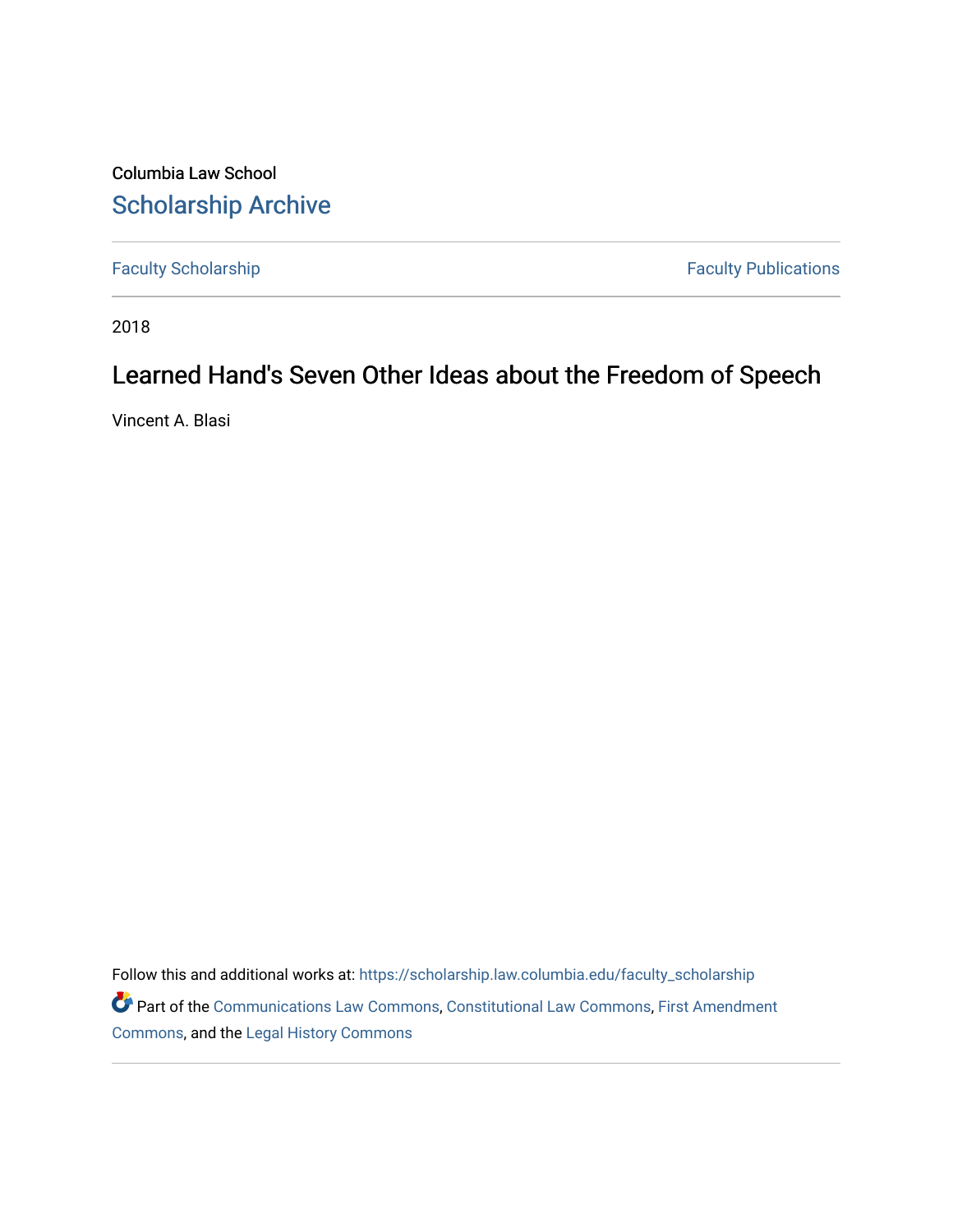# **LEARNED HAND'S SEVEN OTHER IDEAS ABOUT THE FREEDOM OF SPEECH**

# Vincent Blasi\*

I say "other" because, regarding the freedom of speech, Learned Hand has suffered the not uncommon fate of having his best ideas either drowned out or credited exclusively to others due to the excessive attention that has been bestowed on one of his lesser ideas. Sitting as a district judge in the case of Masses Publishing Co. v. Patten,<sup>1</sup> Hand wrote the earliest judicial opinion about the freedom of speech that has attained canonical status. He ruled that under the recently passed Espionage Act of  $1917$ ,<sup>2</sup> writings critical of government cannot be grounds for imposing criminal punishment or the denial of mailing privileges unless the authors tell their readers it is in their interest or is their duty to violate the law.<sup>3</sup> Hostile criticism very likely to cause harm or intended to do so is not punishable under that statute, he concluded, if it stops short of direct advocacy of law violation.<sup>4</sup> He derived this standard in the guise of statutory interpretation but very little in the text of the law or its history of passage suggested his reading. Rather, to support his preferred test Hand drew upon what he took to be the basic presuppositions of democratic governance, assumed to underlie the enactment of the statute. In subsequent private correspondence, he repeatedly invoked his test as not only implicit in the Espionage Act but also the best interpretation of the First Amendment.<sup>5</sup>

Hand's focus on the exact meaning conveyed by the speaker's words rather than their likely or intended effect represents a different approach from that of his peers, most notably his friend and hero Justice Oliver Wendell Holmes, Jr., whose clear-and-present-danger test, introduced two years later, turns on predicted consequences and speaker intentions.<sup>6</sup> It has become a

 <sup>\*</sup> Vincent Blasi is Corliss Lamont Professor of Civil Liberties, Columbia Law School.

 <sup>1. 244</sup> F. 535 (S.D.N.Y. 1917).

 <sup>2.</sup> Espionage Act of 1917, ch. 30, § 1, 40 Stat. 217.

 <sup>3.</sup> *Masses Publ'g Co.*, 244 F. at 540.

<sup>4.</sup> *Id.*

<sup>5.</sup> *See* Gerald Gunther, *Learned Hand and the Origins of Modern First Amendment Doctrine: Some Fragments of History*, 27 STAN. L. REV. 719, 758, 763, 765–66, 768, 770 (1975).

<sup>6.</sup> *See* Abrams v. United States, 250 U.S. 616, 627 (1919) (Holmes, J., dissenting); Schenck v. United States, 249 U.S. 47, 52 (1919).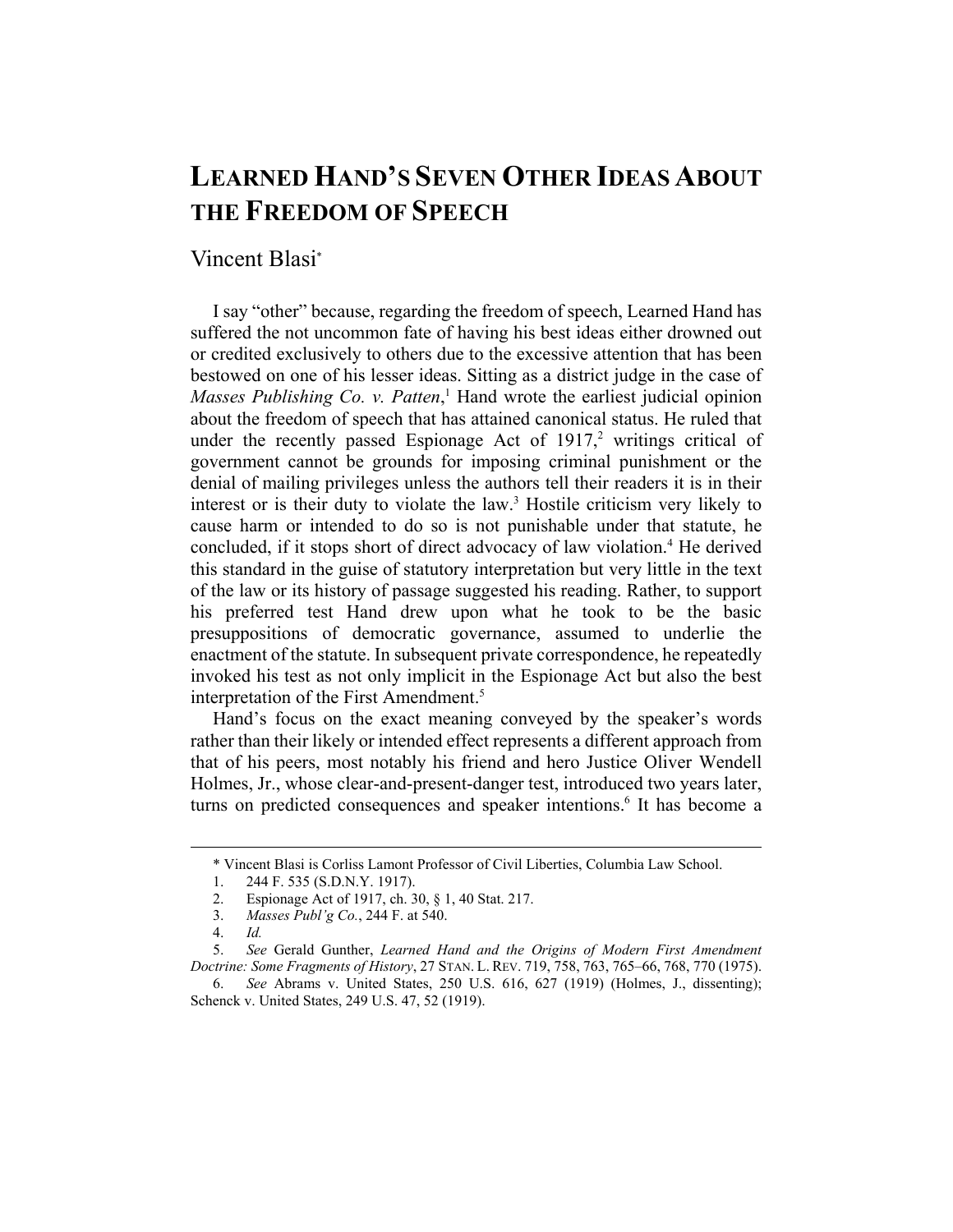staple of First Amendment study to examine the limits of the principle of freedom of speech by comparing the contrasting tests of Holmes and Hand.7 In these comparisons, Hand typically holds his own and the subject is illuminated, even if this focus on the operational test or standard tends to divert attention from much else that Hand's *Masses* opinion has to offer.

To simplify, Hand's test has the advantage of making the legally relevant inquiry a determination of the specific meaning of a discrete communication, a commission we might think both trial and appellate judges are well suited to undertake. Speculative judgments about predicted consequences and speaker intentions are rendered unnecessary, a happy outcome for disputes in which political passions and prejudices are likely to be in play. Moreover, Hand's approach has a categorical quality that serves the objective of giving unpopular speakers a "safe harbor" of legal immunity: they pretty much know in advance what they can and cannot say.<sup>8</sup> Holmes's test, in contrast, seems better to track the legitimate reasons a liberal government might have for wanting to regulate speech: principally, the prevention of material harm. Under Hand's test, a speaker can deliberately cause serious harm and yet escape legal liability by influencing audiences with carefully worded albeit incendiary observations that fall short of specific, operational appeals to interest or duty.

Thus, Holmes's test comes across as less vulnerable to abuse by speakers bent on mischief, while Hand's test seems to be less vulnerable to abuse by judges and juries bent on scapegoating controversial or strident but probably inconsequential speakers. The Holmes and Hand approaches to justifying and demarcating the freedom of speech can be compared—and usually are—with dominant attention to such practical matters as risks of abuse, problems of proof, judicial capability, fair notice of legal vulnerability, common understanding, and fit with standard regulatory motivations.<sup>9</sup> But that is to conduct the comparison on Holmes's terms. It is to miss much of what Hand has to say.

What is most notable about the *Masses* opinion is the way it proceeds from the premise that a certain kind of speech, what Hand terms "hostile criticism," is not just something the country can endure, but rather something the country must have if political authority is to derive from the consent of the governed, a requisite of the constitutional regime's explicit ("We the People")

 <sup>7.</sup> *See, e.g.*, HARRY KALVEN, JR., A WORTHY TRADITION: FREEDOM OF SPEECH IN AMERICA 133–34 (Jamie Kalven ed., 1988).

 <sup>8.</sup> *See* Gunther, *supra* note 5, at 726.

<sup>9.</sup> *See, e.g.*, Bernard Schwartz, *Holmes Versus Hand: Clear and Present Danger or Advocacy of Unlawful Action?*, 1994 SUP. CT. REV. 209.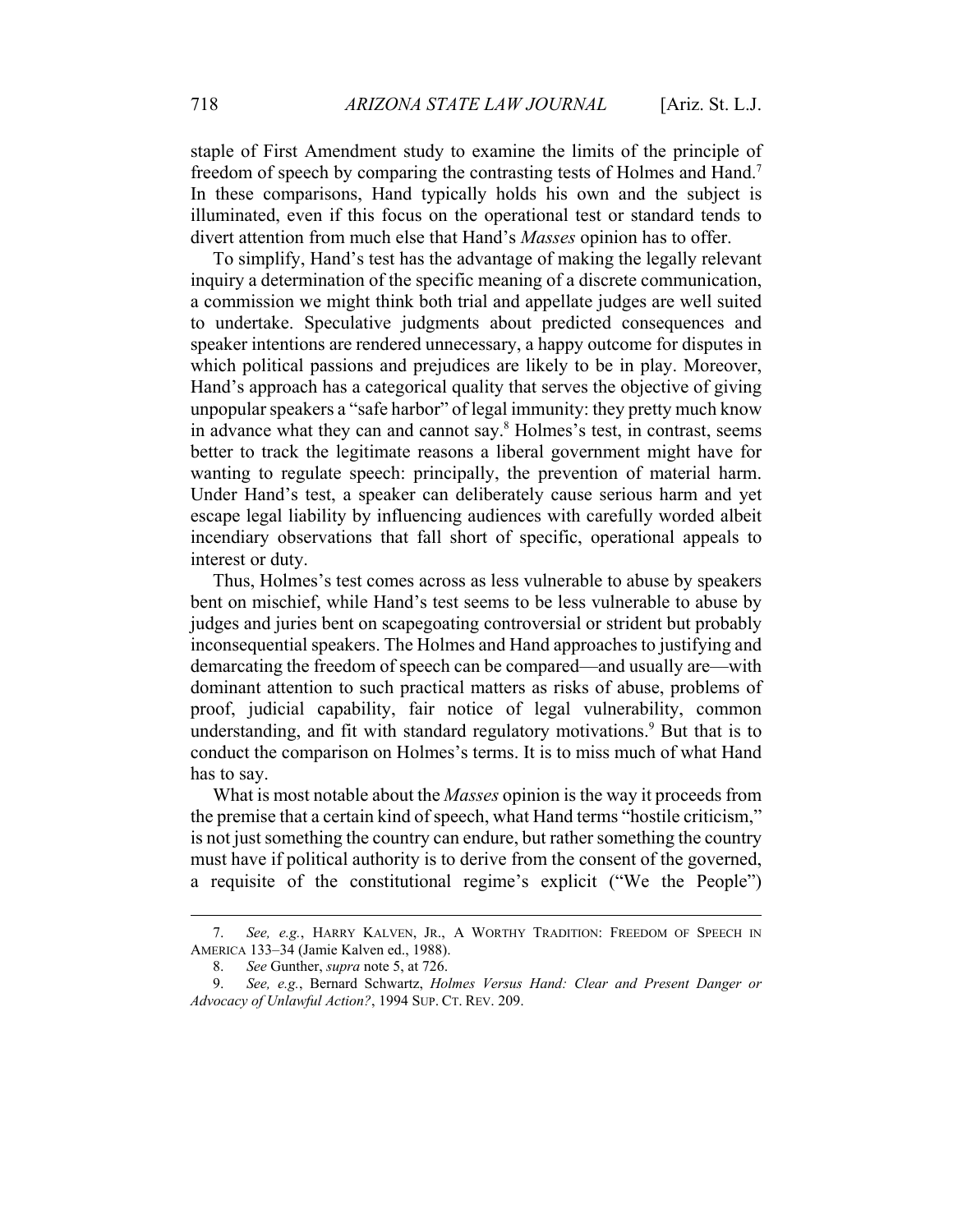commitment to popular sovereignty.<sup>10</sup> The various elaborations, qualifications, and implications which Hand develops from that premise constitute potentially his most important contribution regarding the freedom of speech. It is a contribution that has been marginalized by Hand's misfortune to be cast by subsequent generations as Holmes's foil, made to debate on Holmes's turf, where experience is exalted and both logic and political theory devalued. My aim here is to enumerate some of Hand's neglected ideas—ideas of broader and deeper significance than the question of which judge identified the more workable or intuitively appealing test for delimiting the freedom of speech.

#### FIRST

# *Hand treats the freedom of speech not as a personal right against the majority but rather as a procedure essential to constituting a legitimate majority.*

Like Holmes, Hand was a rights skeptic. His constitutional philosophy, much influenced by his Harvard Law School teacher James Bradley Thayer,<sup>11</sup> was centered on the quest to liberate majority rule from special interests and demagogic influence. As a young New York practicing lawyer, Hand published an article in the Harvard Law Review savaging the majority opinion in *Lochner v. New York*12 for its ungrounded, expansive, antidemocratic invention of an employer's constitutional right to be free from legislative limits on working hours and conditions.13 His extravagant admiration for Holmes was partly a product of the latter's now legendary dissent in that case.

Because of their general skepticism regarding the place of rights in a regime of popular sovereignty, both Hand and Holmes faced a dilemma during and shortly after World War I when confronted with claims by dissident speakers that prosecutions under the Espionage Acts of 1917 and 1918 violated the First Amendment. Both judges were appalled by the zealous persecution of dissenters that wartime passions unleashed, but they

 <sup>10.</sup> Masses Publ'g Co. v. Patten, 244 F. 535, 539–40 (S.D.N.Y. 1917). 11. *See* GERALD GUNTHER, LEARNED HAND: THE MAN AND THE JUDGE 50–52 (1994).

 <sup>12. 198</sup> U.S. 45 (1905).

<sup>13.</sup> *See* Learned Hand, *Due Process of Law and the Eight-Hour Day*, 21 HARV. L.REV. 495, 502–04 (1908).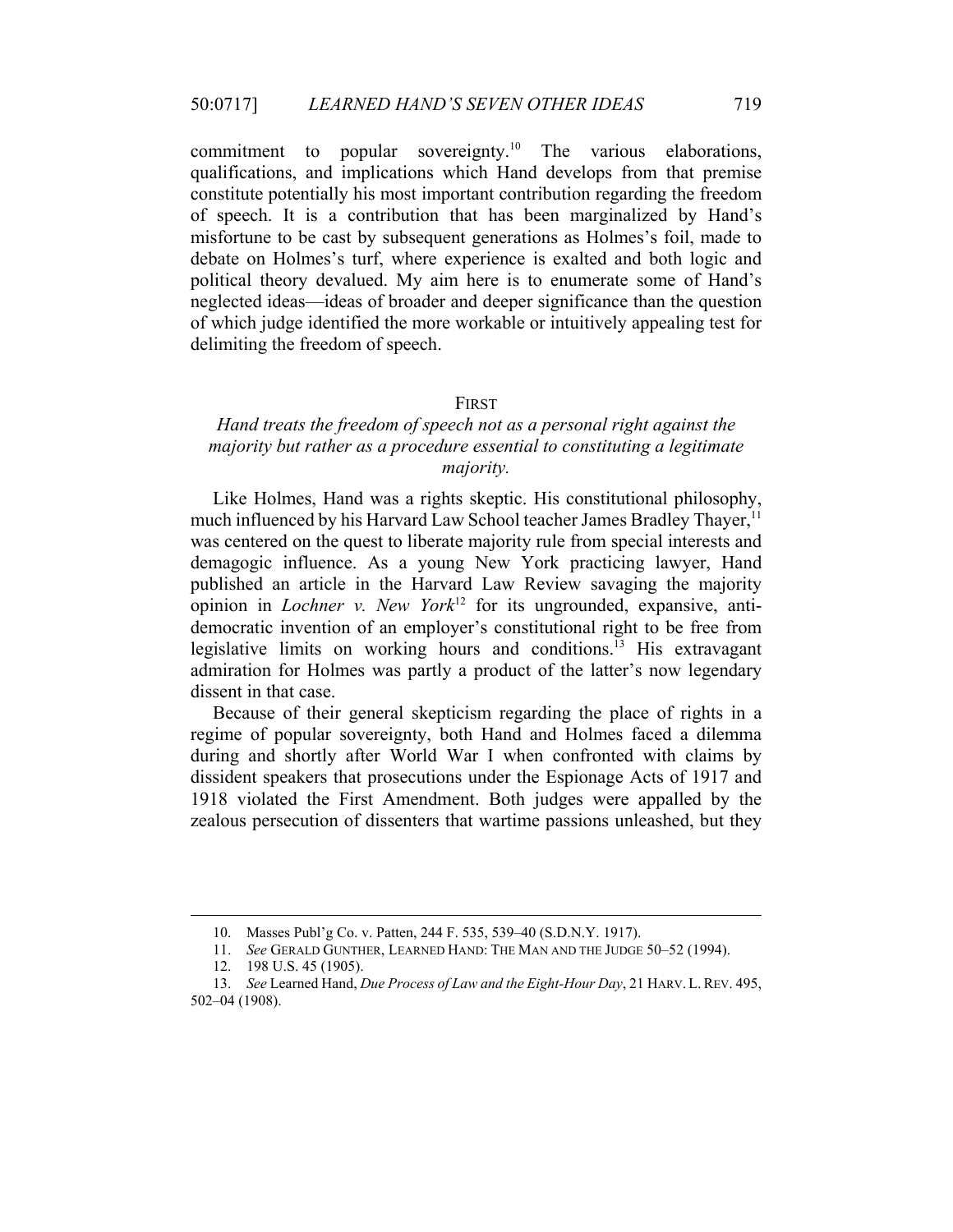were committed to a view of rights and the judicial role that constrained their capacity as judges to confront the injustice.14

Hand's solution to this dilemma was nothing short of brilliant. He decided that the foundational principle of majority rule could be served—not violated—by protecting speakers because freedom of speech is not really a right against the ruling majority so much as a component of the very process that defines and enables majority rule. It is a majoritarian procedure, not an anti-majoritarian individual right. Only consent to government actions and policies that is generated in the face of hostile criticism is genuinely authoritative in a regime of popular sovereignty, he concluded. As such, the principle of freedom of speech operates not only as a constitutional basis for striking down a speech-restricting statute such as the Espionage Act of 1917 but also as a starting point for interpreting such a statute. So a reading of the statute should be undertaken with an eye to preserving "that right to criticize either by temperate reasoning, or by immoderate and indecent invective, which is normally the privilege of the individual in countries dependent upon the free expression of opinion as the ultimate source of authority."15

This felt need to protect essential, authority-conferring free speech led Hand to embrace, as a matter of creative statutory interpretation in the spirit of constitutional avoidance, a distinction that he considered to be fundamental as a matter of basic democratic theory. "[T]he normal assumption of democratic government," he asserts in his *Masses* opinion, is that "the suppression of hostile criticism does not turn upon the justice of its substance or the decency and propriety of its temper."<sup>16</sup> Government evaluations, whether legislative, executive, or judicial, of the substance or temper of speech cannot determine which utterances are legally permissible.<sup>17</sup> However, that does not mean that all speech is beyond the reach of legitimate regulation. "[T]here has always been a recognized limit to" "the free utterance of abuse and criticism of the existing law," Hand notes, "incident indeed to the existence of any compulsive power of the state itself."18 This "recognized limit" formed the basis for the operative standard he read into the Espionage Act of 1917:

 <sup>14.</sup> *See, e.g.*, Abrams v. United States, 250 U.S. 616, 624–30 (1919) (Holmes, J., dissenting); *Masses Publ'g Co.*, 244 F. at 537–43; *see also* David S. Bogen, *The Free Speech Metamorphosis of Mr. Justice Holmes*, 11 HOFSTRA L. REV. 97, 141–42 (1982) (explaining that "a fundamental tenet of Holmes's creed was that the judge should not impose his personal values on society"). 15. *Masses Publ'g Co.*, 244 F. at 539.

<sup>16.</sup> *Id.* at 540.

<sup>17.</sup> *Id.*

<sup>18.</sup> *Id.*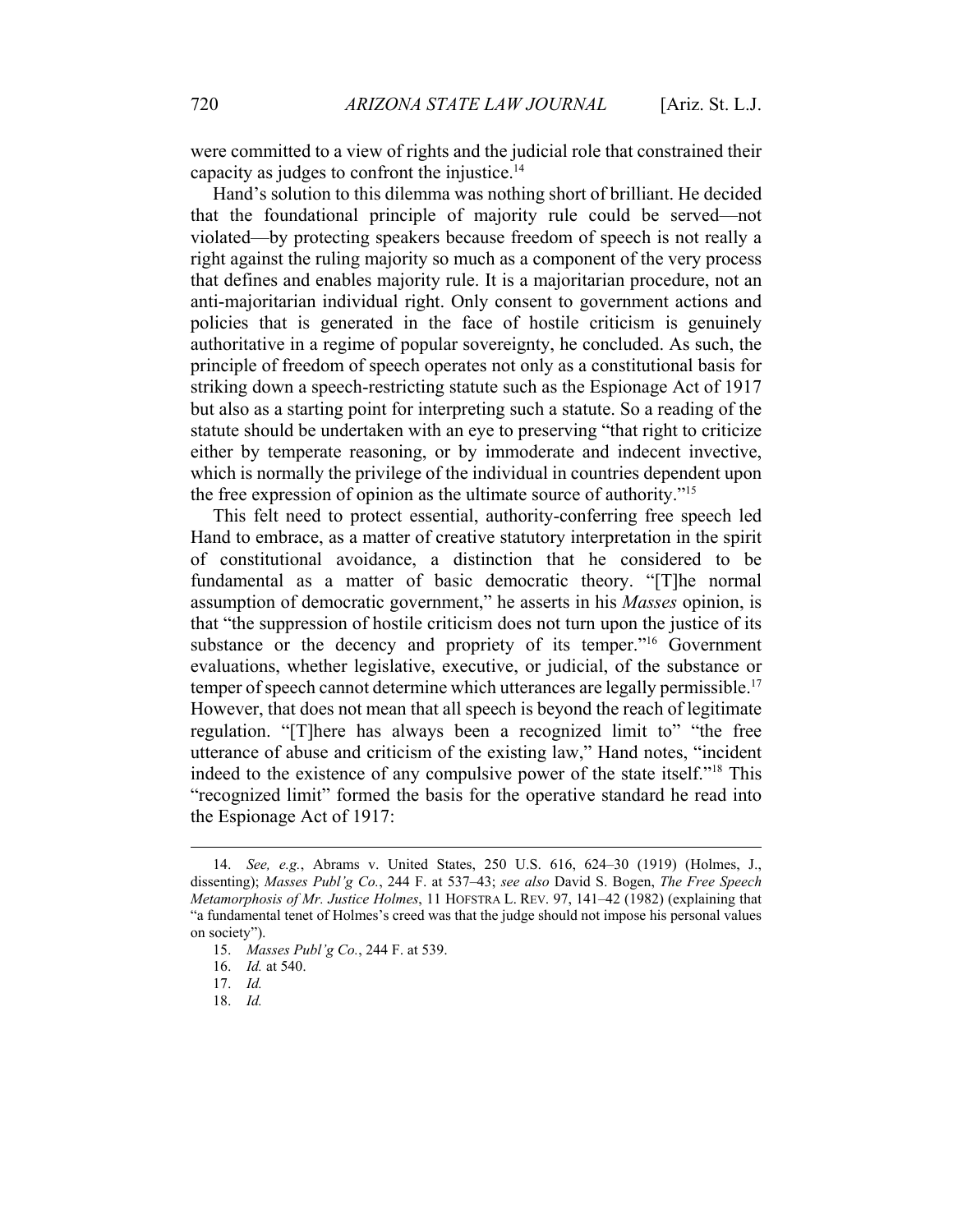One may not counsel or advise others to violate the law as it stands. Words are not only the keys of persuasion, but the triggers of action, and those which have no purport but to counsel the violation of law cannot by any latitude of interpretation be a part of that public opinion which is the final source of government in a democratic state.<sup>19</sup>

Notice that Hand derives this limit not by means of balancing benefits and costs within the categories of speech he is considering, nor by invoking the practical advantages of the line he draws. Rather, he tries to determine which categories of speech serve an essential function in generating meaningful consent to the creation of governmental authority.

With characteristic intellectual candor, Hand admitted in subsequent private correspondence with the noted First Amendment scholar Zechariah Chafee, Jr., that his preference for a test based on the meaning of the speaker's statement rather than the predicted consequences of the utterance or the objectives of the speaker does not follow ineluctably from his insistence that the way to understand the freedom of speech is to ask what speech is essential to creating majoritarian government authority.<sup>20</sup> Were it not for predictable abuses in administration, he told Chafee, "[t]he chance that the State would lose any valuable opinion by suppressing those whose purpose was to produce a violation of law, while they kept on the safe side of counselling it, seems to me much too thin for practical estimate."<sup>21</sup> So the practicalities of administration and proof did matter to Hand, but only because they have a bearing on identifying which speech serves the function of facilitating majority rule.

One could disagree with Hand's judgment regarding which categories of speech serve the function of constituting democratic authority and still believe he was asking the correct question. For example, Dr. Martin Luther King's call in his historic *Letter From Birmingham Jail* for the violation of demonstrably unjust racial segregation ordinances, to be undertaken openly in the spirit of peaceful protest and with no effort to evade punishment, would seem to qualify as the counseling of violation of law but also as hostile criticism that constitutes a legitimate test for a regime that claims to be based on popular sovereignty.<sup>22</sup> Perhaps under his own theoretical rationale Judge Hand needed to subdivide and treat differently various calls for the violation

 <sup>19.</sup> *Id.*

<sup>20.</sup> *See* Gunther, *supra* note 5, at 765.

 <sup>21.</sup> *Id.* at 766.

 <sup>22.</sup> Martin Luther King, Jr., *Letter From Birmingham Jail* (1963), *reprinted in* 26 U.C. DAVIS L. REV. 835, 837–41 (1993).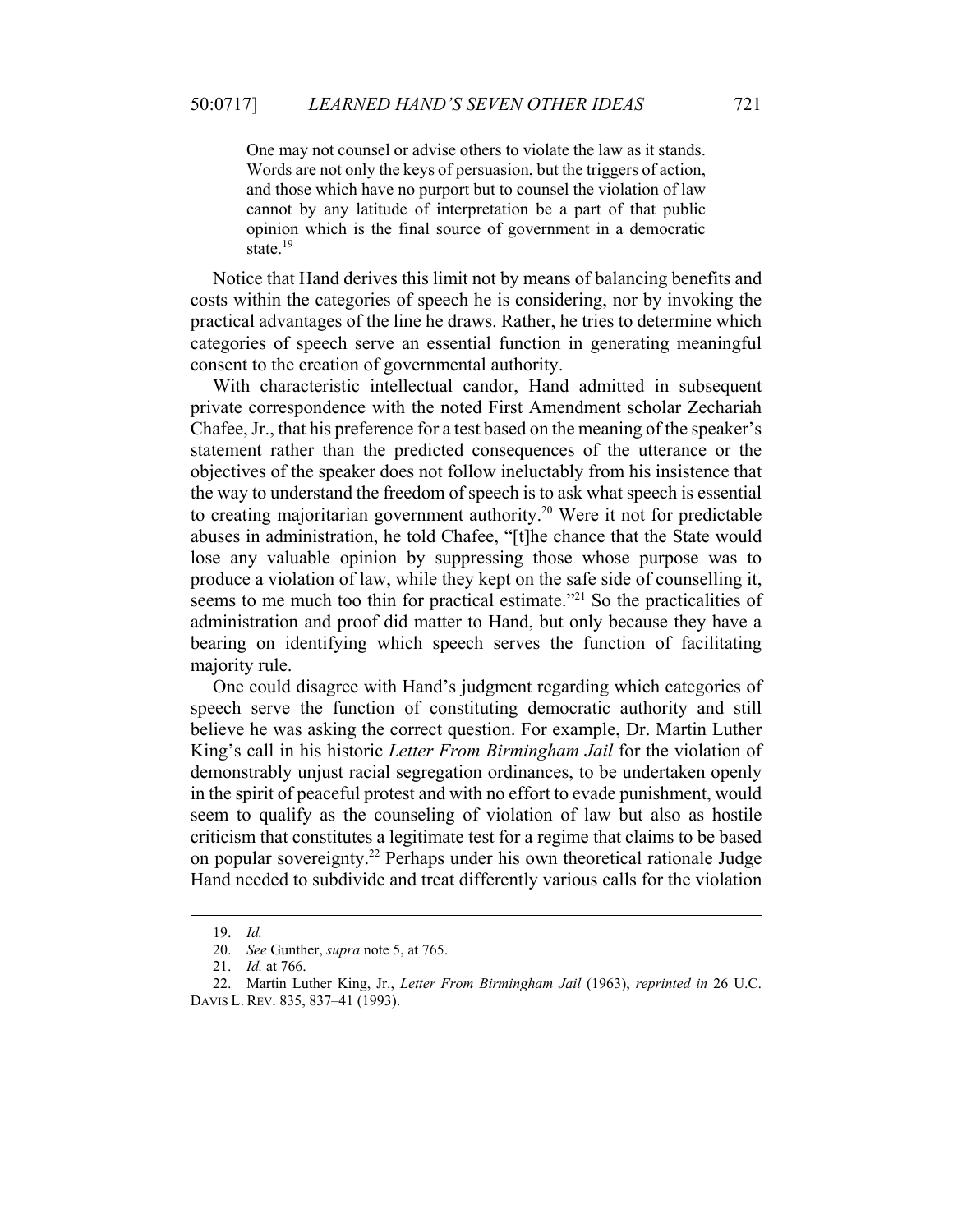of law, something he failed to do in the *Masses* opinion. Even were that so, his underlying theory would not be discredited.

There is reason to believe that Hand's focus on how democratic authority is constituted derived from his reading of a book, *The Promise of American Life*, written by his good friend and New Hampshire summer neighbor, Herbert Croly.<sup>23</sup> That book, published in 1909, created a buzz among intellectually-inclined Progressives.24 Hand loved it, spent many hours and letters discussing it with Croly, and did all he could to get others, including Theodore Roosevelt, to read it.<sup>25</sup> Roosevelt's third-party Bull Moose presidential campaign in 1912 drew upon several of Croly's ideas.<sup>26</sup>

One thing a twenty-first century reader of the book is bound to find striking is the degree to which Croly integrates his understanding of the rights and duties of individual citizens into the quest for a collective democratic spirit. Much of the book is devoted to unpacking the idea of popular sovereignty.<sup>27</sup> Croly maintains that a certain kind of collective will is integral to the concept: "The People are not Sovereign as individuals. They are not Sovereign in reason and morals even when united into a majority. They become Sovereign only in so far as they succeed in reaching and expressing a collective purpose."28

He also recognizes that forging and sustaining such a collective purpose is an ongoing challenge: "Undesirable and inadequate forms of democracy always seek to dispense in one way or another with this tedious process of achieving a morally authoritative Sovereign will."29 Croly is not as clear as he needs to be about how a large, diverse population spread out over a continent can have a collective purpose, but he appears to accord major roles to trust, fair procedure, national identity, and moral aspiration. He invokes a duty "of dealing towards one's fellow-countrymen in good faith, so that

 <sup>23.</sup> Marc Winerman & William E. Kovacic, *Learned Hand, Alcoa, and the Reluctant Application of the Sherman Act*, 79 ANTITRUST L.J. 295, 312–13 (2013).

<sup>24.</sup> *See* David M. Rabban, *Free Speech in Progressive Social Thought*, 74 TEX. L.REV. 951, 978–79 (1996) ("[The Promise of American Life] was widely praised by . . . progressive intellectuals . . . ."); *see also* CHARLES FORCEY, THE CROSSROADS OF LIBERALISM CROLY, WEYL, LIPPMANN, AND THE PROGRESSIVE ERA 1900–1925, at 121 (1961) ("[The Promise of American Life was] a significant part of the progressive movement.").

 <sup>25.</sup> *See* GUNTHER, *supra* note 11, at 195–97.

<sup>26.</sup> *Id.* at 190–202.

 <sup>27.</sup> *See* HERBERT CROLY, THE PROMISE OF AMERICAN LIFE 84–86, 176–78, 223–24, 265– 66, 269–70, 279–81 (1965).

 <sup>28.</sup> *Id.* at 280.

<sup>29.</sup> *Id.* at 281.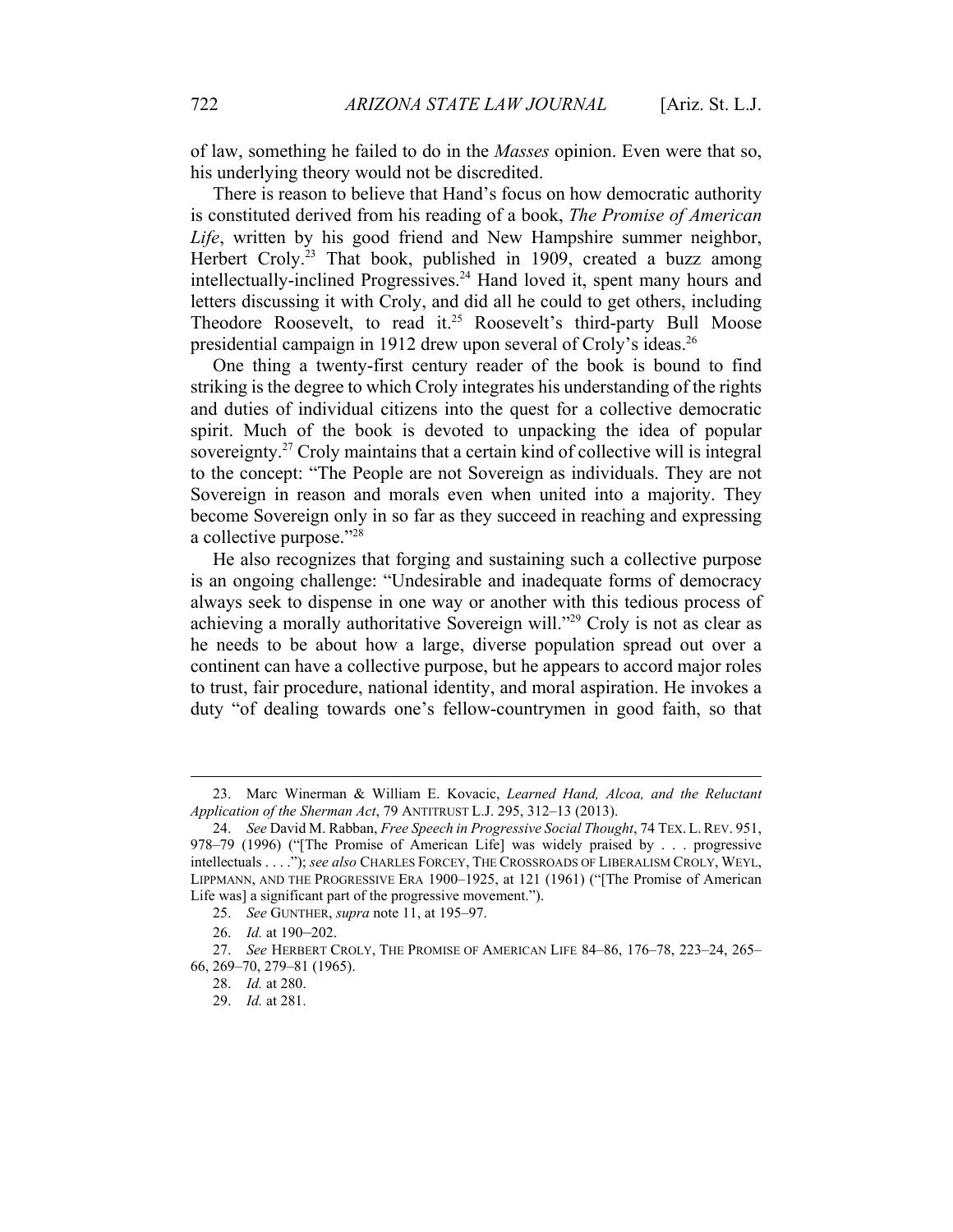differences of interest, of conviction, and of moral purpose can be made the agency of a better understanding and a firmer loyalty."<sup>30</sup>

More than biographical details about their friendship suggests that Hand was influenced by Croly. In an article he published in the *Harvard Law Review* the year before he wrote the *Masses* opinion (and seven years after he read and touted *The Promise of American Life*), Hand discussed with unmistakably Crolyesque resonance how law relates to collective will:

The law must have an authority supreme over the will of the individual, and such an authority can arise only from a background of social acquiescence, which gives it the voice of indefinitely greater numbers than those of its expositors. Thus, the law surpasses the deliverances of even the most exalted of its prophets; the momentum of its composite will alone makes it effective to coerce the individual and reconciles him to his subserviency. $31$ 

Because law is at bottom a manifestation of the collective will, "it must be content to lag behind the best inspiration of its time until it feels behind it the weight of such general acceptance as will give sanction to its pretension to unquestioned dictation."32

Nevertheless,

It is not as the priests of a completed revelation that the living successors of past lawmakers can most truly show their reverence or continue the traditions which they affect to regard. . . . Only as an articulate organ of the half-understood aspirations of living men, constantly recasting and adapting existing forms, bringing to the high light of expression the dumb impulses of the present, can they continue in the course of the ancestors whom they revere.<sup>33</sup>

Legal interpretation must be dynamic as well as disciplined and deferential because

no human purpose possesses itself so completely in advance as to admit of final definition. Life overflows its moulds and the will outstrips its own universals. Men cannot know their own meaning till the variety of its manifestations is disclosed in its final impacts, and the full content of no design is grasped till it has got beyond its

 <sup>30.</sup> *Id.* at 286. See DAVID M. RABBAN, FREE SPEECH IN ITS FORGOTTEN YEARS 232–42 (1997), for a lucid account of how Croly's understanding of popular sovereignty bears on the freedom of speech.

 <sup>31.</sup> Learned Hand, *The Speech of Justice*, 29 HARV. L. REV. 617, 618 (1916).

<sup>32.</sup> *Id.*

<sup>33.</sup> *Id.* at 618–19.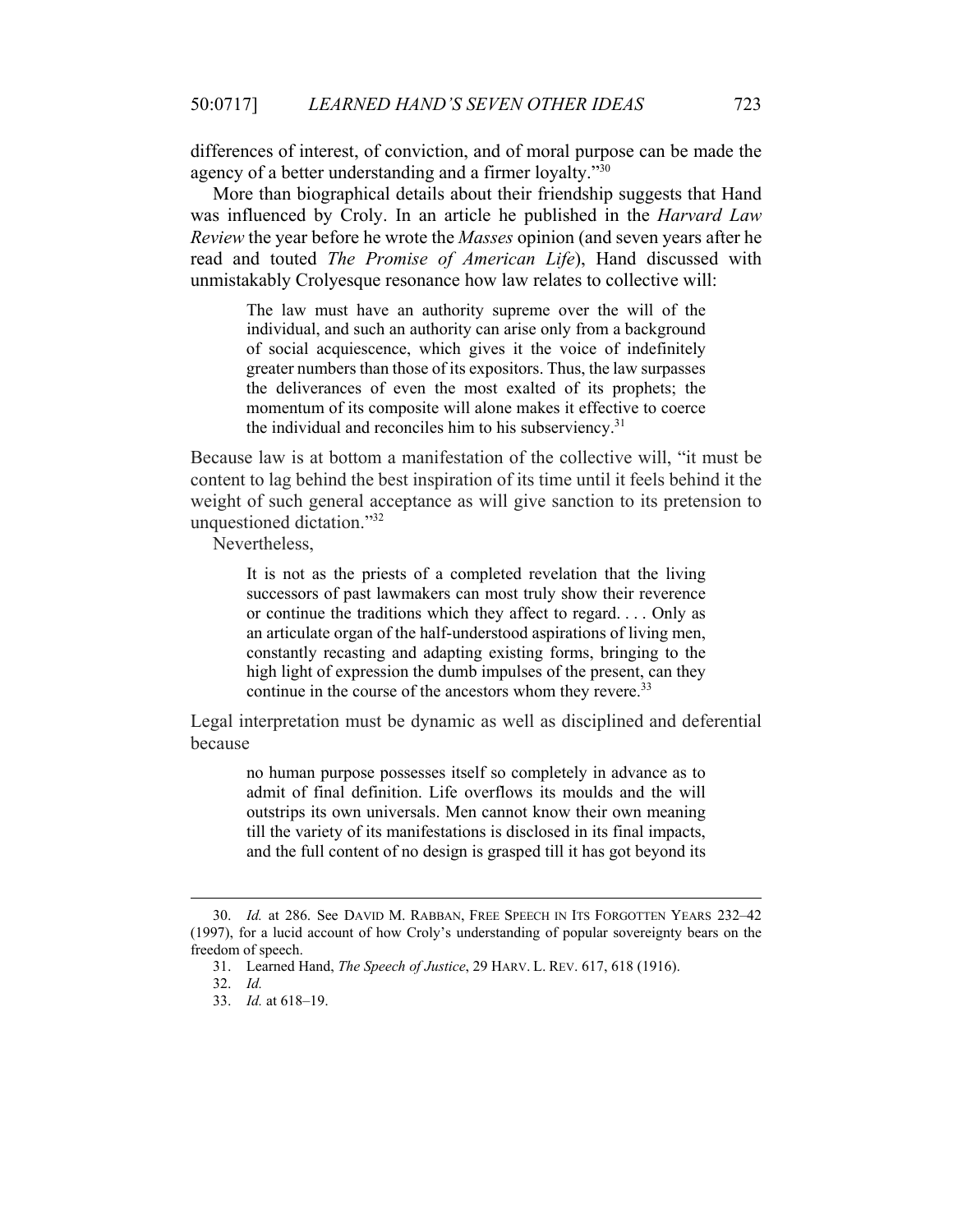general formulation and become differentiated in its last incidence.<sup>34</sup>

Hand might as well have entitled his article "The Promise of American Law."

Perhaps Judge Hand's most revealing explanation for why he valued the freedom of speech mainly for its contribution to the enrichment of collective opinion appears in brief remarks he made in 1944, two weeks prior to D-Day, upon administering the oath of citizenship to 150,000 newly-naturalized immigrants gathered in Central Park.<sup>35</sup> With over a million of their fellow citizens in attendance,<sup>36</sup> Hand told the new Americans:

Liberty lies in the hearts of men and women; when it dies there, no constitution, no law, no court can save it; no constitution, no law, no court can even do much to help it. While it lies there, it needs no constitution, no law, no court to save it. $37$ 

Because liberty, like law, lies in public sentiment rather than formal enactments, claimants and defenders of liberty must attend more than anything else to how public opinion is formed.

#### **SECOND**

## *He derives his understanding of the relationship between free speech and the creation of legitimate government authority from the common assumptions of regimes that are founded on the principle of popular sovereignty.*

In *Masses* Hand invokes authority in defense of his theory but it is not the authority of judicial precedent, or a particular law-creating action, or the intentions of specific lawgivers, or what may have been the common understanding of his own political community at a particular moment in time. Rather, he invokes the authority of what is "normally" guaranteed in "countries dependent upon the free expression of opinion as the ultimate source of authority."<sup>38</sup> Or again, he rests his case on the authority of "the normal assumption of democratic government" and what "in normal times is a safeguard of free government."39 In effect, his argument is that the

 <sup>34.</sup> *Id.* at 620.

 <sup>35.</sup> GUNTHER, *supra* note 11, at 548.

 <sup>36.</sup> *See id.*

 <sup>37.</sup> LEARNED HAND, *The Spirit of Liberty*, *in* THE SPIRIT OF LIBERTY: PAPERS AND ADDRESSES OF LEARNED HAND 189, 190 (Irving Dilliard ed., 2d ed. 1953).

 <sup>38.</sup> Masses Publ'g Co. v. Patten, 244 F. 535, 539 (S.D.N.Y. 1917).

 <sup>39.</sup> *Id.* at 540.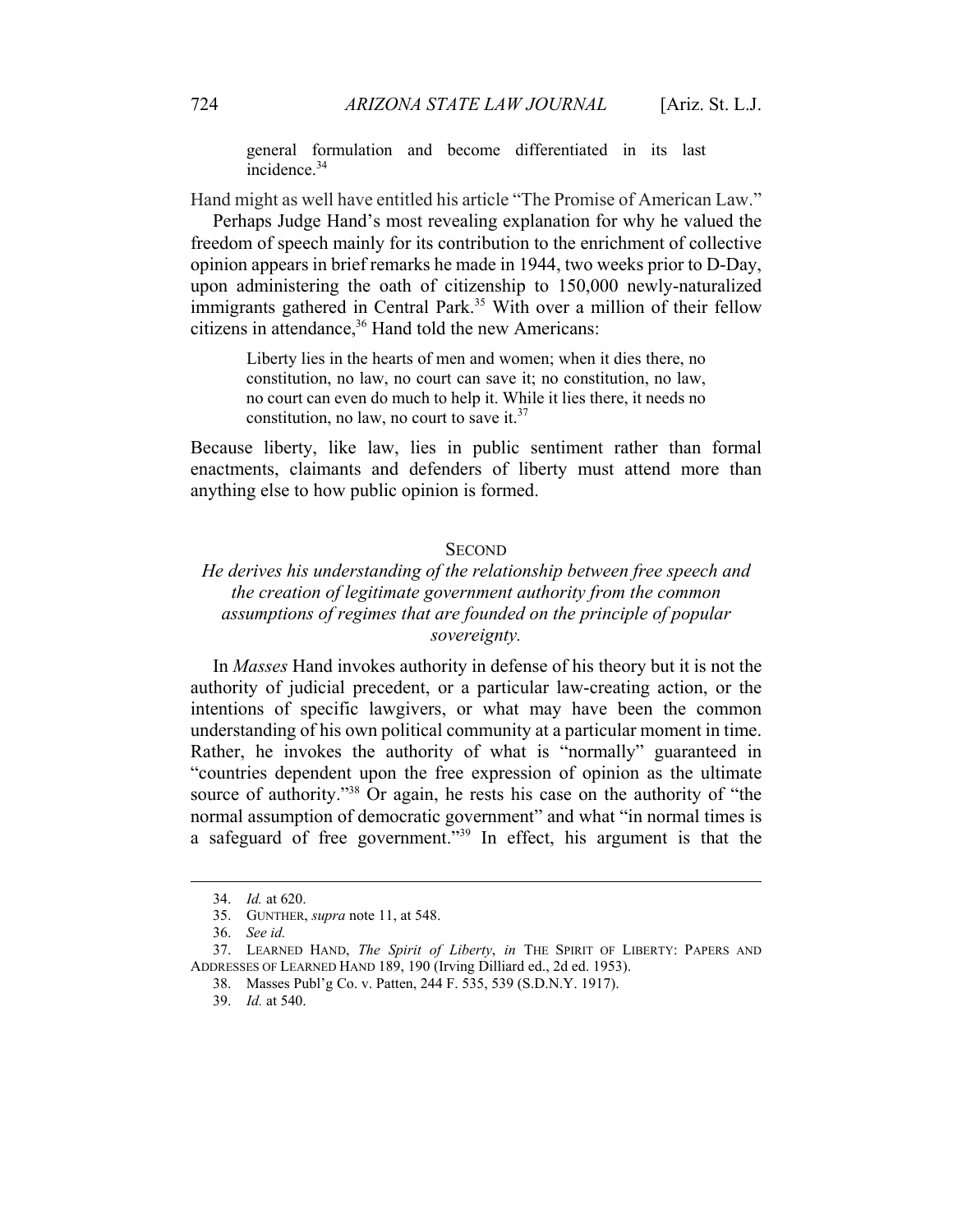Espionage Act of 1917 and, as his subsequent correspondence makes clear even the First Amendment itself, should be interpreted with reference to what are the requisites of the general form of government to which the nation is committed.40 In the case of the United States, that is an electoral republic of limited powers based on the principle of popular sovereignty. This understanding of the kind of authority that matters most enables Hand and those who would follow him to debate controversial questions of interpretation with a focus on vital functions, objectives, structures, and relationships, that is, features relating to the ongoing distribution of power and trust that go to the heart of whether a government should be considered a republic, with all that term implies about political responsiveness, energy, adaptation, and resilience. Notably missing from Hand's *Masses* opinion are appeals to free-standing textual language or precedent.

It is interesting that with the help of a skillful lawyer in the *Masses* case, Gilbert Roe, Hand may have derived his understanding of the proper sources of authority from James Madison, the principal author of the First Amendment. Roe was the attorney who initiated the *Masses* litigation on behalf of the magazine, seeking to enjoin the New York Postmaster's denial of mailing privileges for the August 1917 issue.<sup>41</sup> Earlier that year Roe had testified before Congress in opposition to passage of the Espionage Act.<sup>42</sup> In his testimony, he analogized the proposed law to the infamous Sedition Act of 1798.43 He called attention to James Madison's detailed contention in his *Virginia Report* of 1800 that the Sedition Act violated the First Amendment.<sup>44</sup> Available records do not tell us what arguments Roe made to Judge Hand in the District Court, but in defending Hand's ruling in *Masses* before the Second Circuit, Roe's brief placed heavy emphasis on Madison's argument

44. *Compare Hearings*, *supra* note 42, at 36–42, *with* JAMES MADISON, REPORT ON THE ALIEN AND SEDITION ACTS (1800), *reprinted in* WRITINGS 608 (Jack N. Rakove ed., 1999).

 <sup>40.</sup> *See* Gunther, *supra* note 5, at 725–26, 765–66 (quoting Letter from Learned Hand, Judge, U.S. Dist. Court for the S. Dist. of N.Y., to Zechariah Chafee, Jr., Professor, Harvard Law Sch. (Jan. 8, 1920)).

 <sup>41.</sup> *Masses Publ'g Co.*, 244 F. at 537.

<sup>42.</sup> *Espionage and Inference with Neutrality: Hearings on H.R. 291 Before H. Comm. on the Judiciary*, 65th Cong. 36–42, 62–63 (1917) [hereinafter *Hearings*] (statement of Gilbert E. Roe, Esq., Representative, The Free Speech League).

<sup>43.</sup> *Id.* For an account of Roe's testimony by his biographer, see ERIC B. EASTON, DEFENDING THE MASSES: A PROGRESSIVE LAWYER'S BATTLES FOR FREE SPEECH 128 (2017). Regarding Roe's testimony analogizing the Espionage Act to the Sedition Act of 1798, which provoked Madison's *Virginia Report*, see Geoffrey R. Stone, *Judge Learned Hand and the Espionage Act of 1917: A Mystery Unraveled*, 70 U. CHI. L. REV. 335, 351 (2003).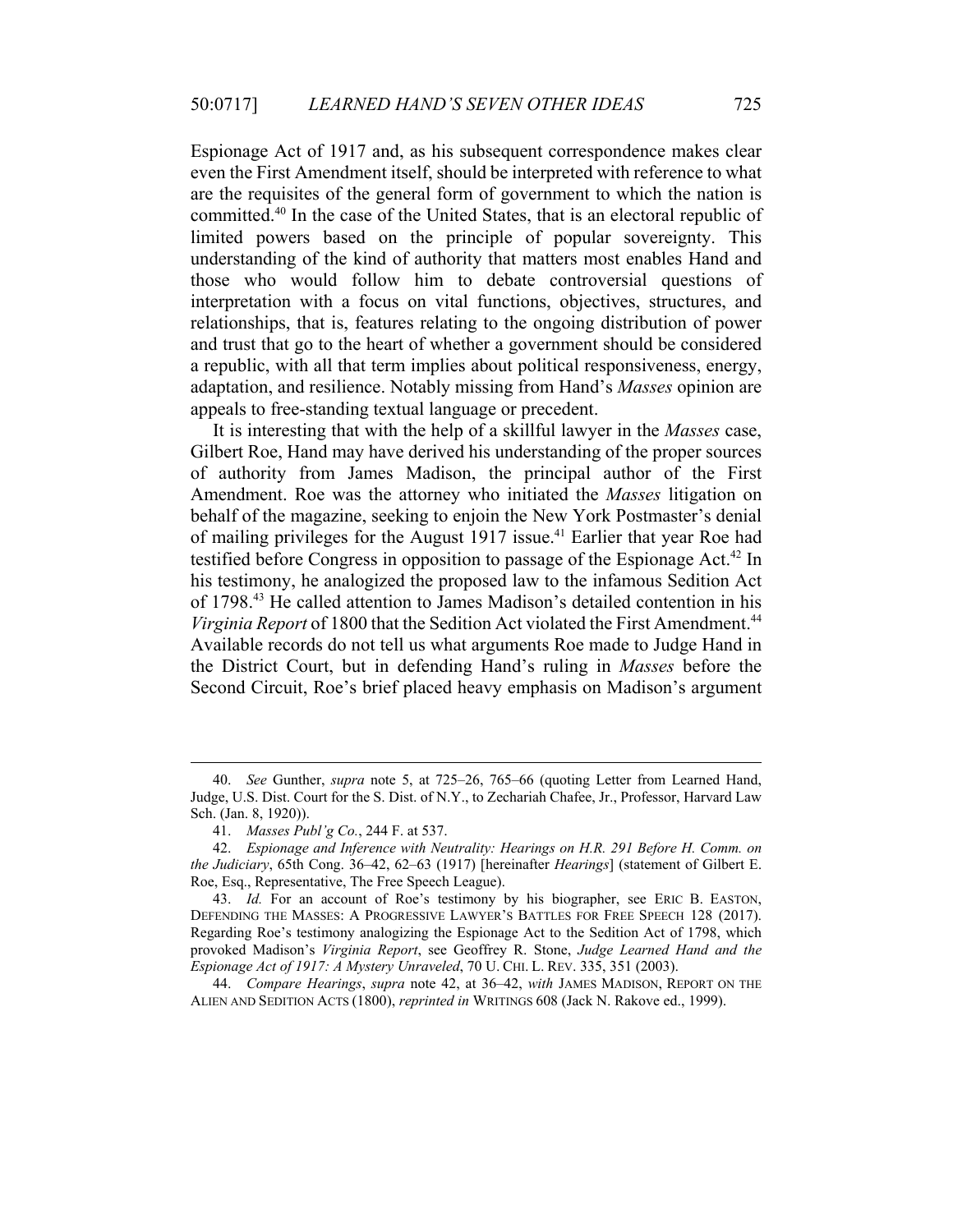in the *Virginia Report*. 45 Two years later, when the Espionage Act of 1917 was under review before the United States Supreme Court in the case of *Debs v. United States*, Roe submitted an *amicus* brief which invoked Madison in similar fashion to challenge the constitutionality of the Act.<sup>46</sup>

If Roe did indeed construct his argument before Judge Hand the same way he tried to persuade Congress, the Second Circuit, and the Supreme Court that punishing explicit, strongly worded war criticism violates a proper understanding of the freedom of speech, it is not surprising that in his *Masses* opinion Hand would make his main source of interpretative authority the national constitutional commitment to the republican form of government founded on the principle of popular sovereignty. For that is exactly what Madison did in his *Virginia Report*, so heavily emphasized in all of Roe's various challenges to the Espionage Act.<sup>47</sup>

Madison famously, if not always consistently, maintained that interpretation of the Constitution should be based on the understanding of its provisions that prevailed at the state ratification conventions whose assent made the Constitution positive law, or the state legislatures whose ratifications of subsequent amendments gave those provisions constitutional status.48 In that regard, the intentions of drafters of constitutional clauses or amendments (such as Madison himself) were legally relevant, he thought, only insofar as they informed the understandings of the ratifiers.<sup>49</sup> Staying true to the ratifiers is not a simple interpretative undertaking, however, given the paucity of records regarding the deliberations of the ratifying bodies, not to mention the difficulty as a general matter of determining such a thing as the collective understanding of a multi-member body, particularly about contentious questions considered by all the actors to be historically consequential. Madison appreciated the limits of textual content as a window into enactor will better than most; his *Federalist No. 37* is a succinct disquisition on the subject.<sup>50</sup> So it is instructive to track how he went about in the *Virginia Report* to argue that the Sedition Act of 1798 violated the First

 <sup>45.</sup> *See generally* Brief of Complainant-Appellee, Masses Publ'g Co. v. Patten, 246 F. 24 (2d Cir. 1917) (No. 123).

<sup>46.</sup> *See generally* Brief of Gilbert E. Roe as Amicus Curiae, Debs v. United States, 249 U.S. 211 (1919) (No. 714).

<sup>47.</sup> *See* MADISON, *supra* note 44, at 644–58.

 <sup>48.</sup> For a careful account of how in different constitutional controversies Madison treated this question of whose understanding is authoritative, see JEREMY D. BAILEY, JAMES MADISON AND CONSTITUTIONAL IMPERFECTION 150–59 (2015).

 <sup>49.</sup> *See id.* at 151.

 <sup>50.</sup> THE FEDERALIST NO. 37 (James Madison).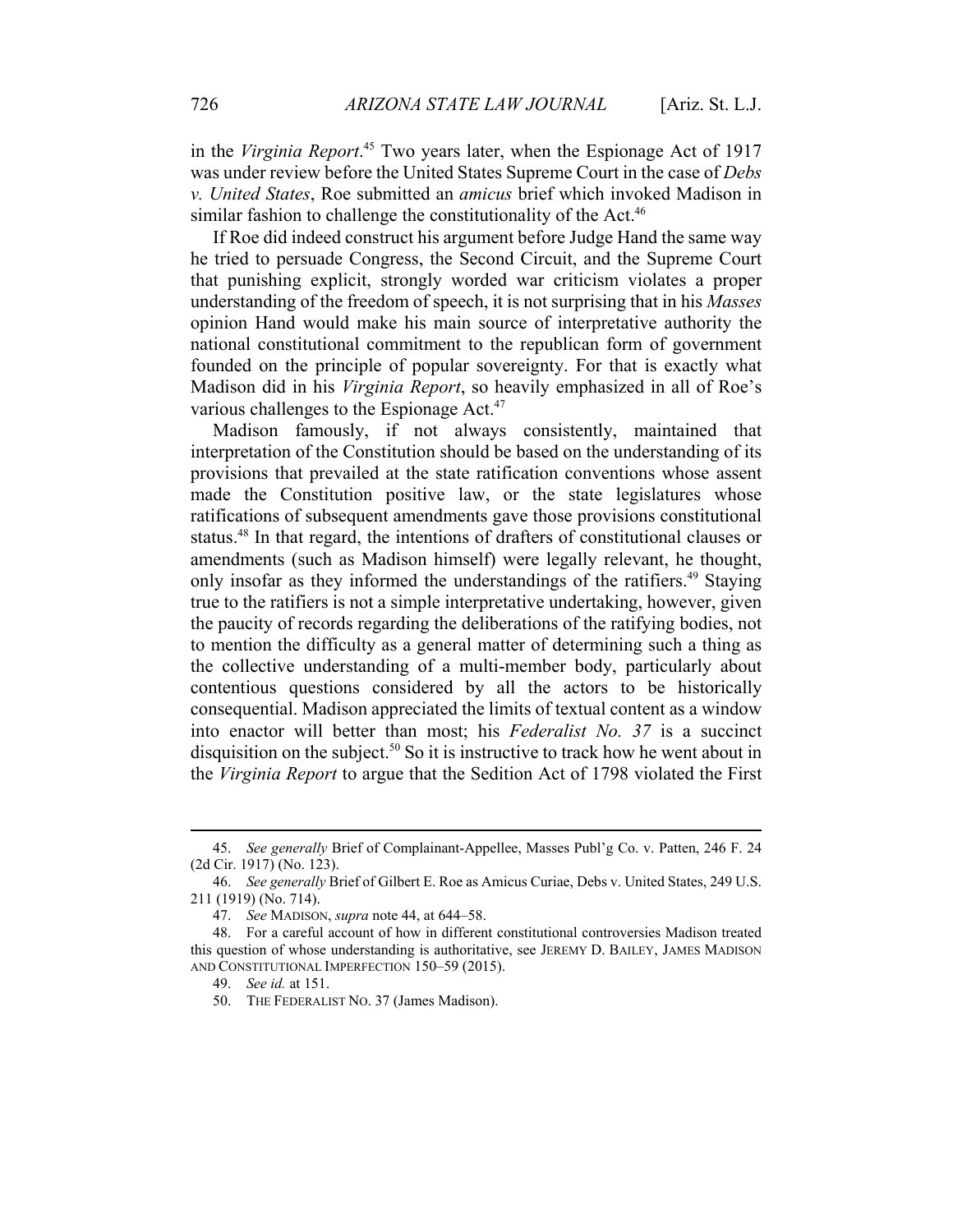Amendment, and how much his interpretative method has in common with Judge Hand's in the *Masses* case.<sup>51</sup>

Madison begins his argument by asserting that the "freedom of the press" specified in the First Amendment cannot have been understood by the ratifiers to be coextensive with the English common law concept of press freedom.<sup>52</sup> This is because, unlike in Britain, in the United States "[t]he people, not the government, possess the absolute sovereignty."53 A free press serves an entirely different function in the American republic from what it does in Britain, where both the crown and one branch of the legislature are hereditary rather than elective and "the danger of encroachments on the rights of the people is understood to be confined to the executive magistrate."54 Indeed, in Britain "[t]he representatives of the people in the legislature, are not only exempt themselves, from distrust, but are considered as sufficient guardians of the rights of their constituents against the danger from the executive."<sup>55</sup> In the United States, by contrast, "the executive magistrates are not held to be infallible, nor the legislatures to be omnipotent; and both, being elective, are both responsible."56 These fundamental differences between the two regimes (one of which did not qualify as a republic by his measure) in sovereignty, trust, and accountability led Madison to ask, rhetorically: "Is it not natural and necessary, under such different circumstances, that a different degree of freedom, in the use of the press, should be contemplated?"<sup>57</sup>

Then, after sketching the political pressures and deliberations that led to the decision to amend the Constitution by adding a Bill of Rights including the First Amendment, Madison makes the following intriguing observation about the proper sources of authority:

But the question does not turn either on the wisdom of the Constitution or on the policy which gave rise to its particular organization. It turns on the actual meaning of the instrument; by which it has appeared, that a power over the press is clearly excluded, from the number of powers delegated to the federal government.<sup>58</sup>

 <sup>51.</sup> MADISON, *supra* note 44, at 608–662.

 <sup>52.</sup> MADISON, *supra* note 44, at 644.

 <sup>53.</sup> *Id.* at 645.

 <sup>54.</sup> *Id.* at 645–46.

 <sup>55.</sup> *Id.* at 645.

<sup>56.</sup> *Id.* at 646.

<sup>57.</sup> *Id.*

<sup>58.</sup> *Id.* at 651.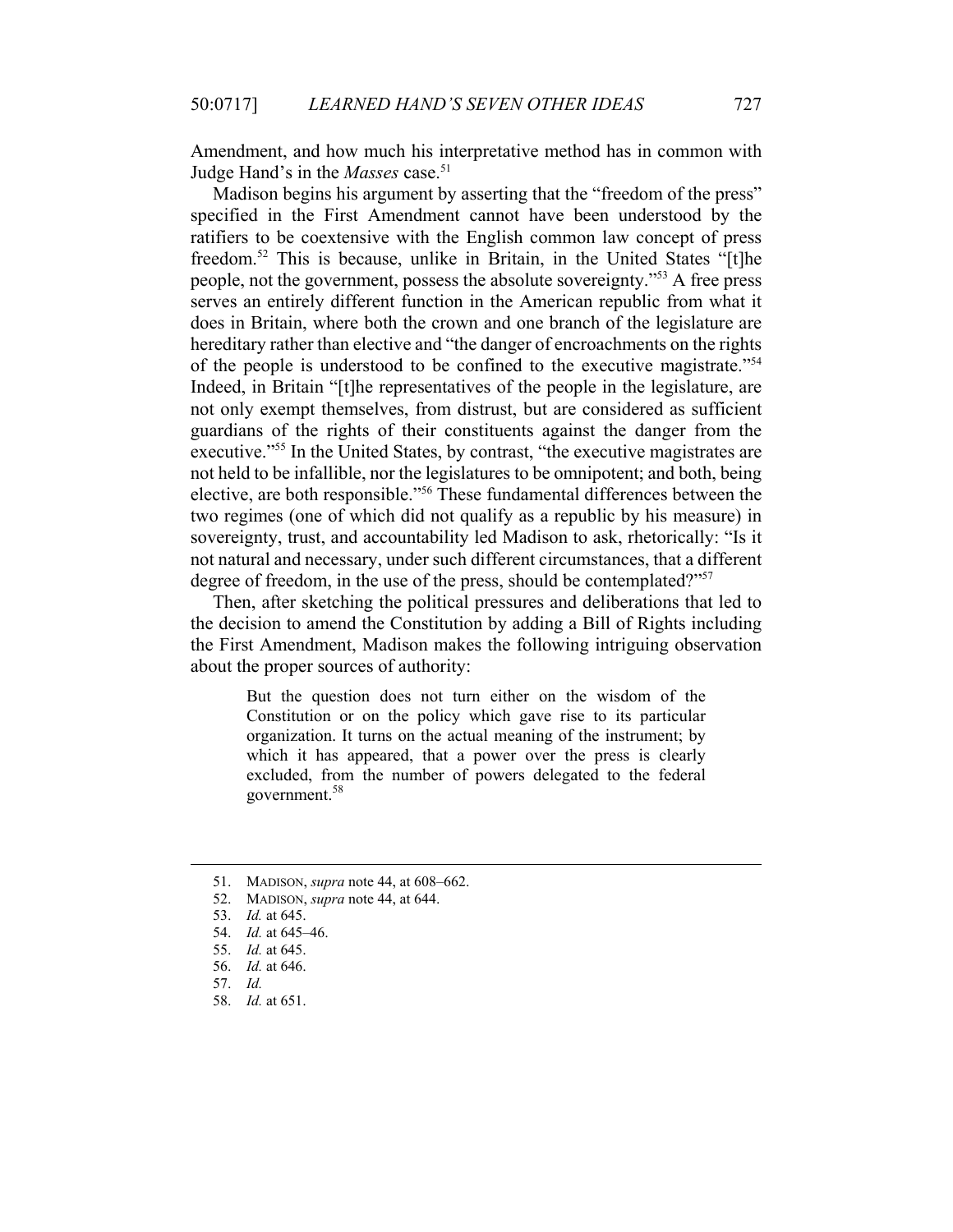Some interpreters might think that the history, both outdoors and indoors, of adoption might be a key to discerning "actual meaning," but Madison quickly makes clear that for him actual meaning is to be found in the structure of accountability manifested in the document.

We know this in part by the way he describes the rights and importantly—the duties that are "secured"<sup>59</sup> (not created) by the First Amendment. He accords equal status in his analysis to "the freedom of the press,"60 "th[e] right of freely examining public characters and measures, and of . . . communication . . . thereon,"61 and "the right of electing the members of the government,"62 despite the fact that only the first right appears in the text of the Amendment. He never discusses the meaning of "the freedom of speech." Furthermore, his framing the interpretative inquiry in terms of delegated and reserved powers signals Madison's premise that for him the First Amendment is principally about popular sovereignty and limited, accountable government, not free-standing rights as such. It is about the functioning of republican government. Consequently, it is to be interpreted, he strongly implies, by determining which understandings of rights and duties are most consonant with the premises, procedures, and objectives of republican government. His search for "actual meaning" centers on the effort to understand the structures, relationships, responsibilities, and purposes enacted by the constitutional text.

Madison next sets out in the *Virginia Report* how the Constitution itself, including as amended in 1791, assumes that the officers of government "may not discharge their trusts," that when that happens "they should be brought into contempt or disrepute," that such an accountability generates "the duty as well as the right of intelligent and faithful citizens" to control miscreant officials "by the censorship of the public opinion," so as to "promote a remedy according to the rules of the Constitution," to which end free elections serve as chief among "the great remedial rights of the people."63 He elaborates:

[T]he right of electing the members of the government, constitutes more particularly the essence of a free and responsible government. The value and efficacy of this right, depends on the knowledge of the . . . merits and demerits of the candidates for public trust; and

 <sup>59.</sup> *Id.* at 657–58.

<sup>60.</sup> *Id.* at 658.

<sup>61.</sup> *Id.* at 651–52, 654.

<sup>62.</sup> *Id.* at 655.

<sup>63.</sup> *Id.* at 652–53.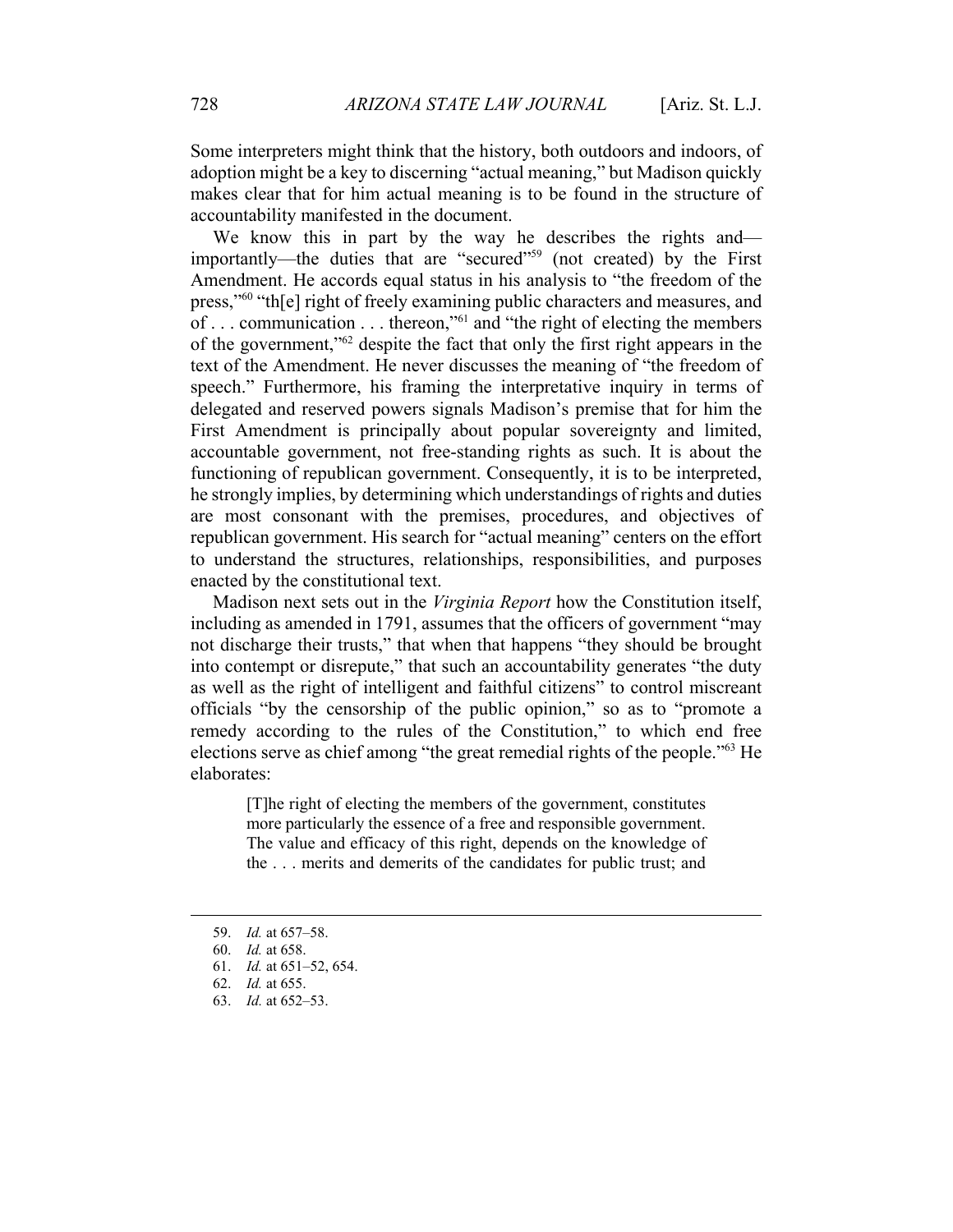on the equal freedom, consequently, of examining and discussing these merits and demerits  $\dots$  respectively.<sup>64</sup>

Madison believed in natural rights and based his constitutional understanding upon their existence, $65$  in that respect differing mightily from Hand.<sup>66</sup> In matters of legal interpretation, Madison may also have accorded more significance to formal enactment in preference to organic development than did Hand, the quintessential common law judge. $67$  Nevertheless, it is striking how much Hand's analysis in *Masses* replicates Madison's method of reasoning from the commitment to popular sovereignty in its republican form to establish the centrality of public opinion in the constitutional scheme. Like Madison, Hand does that specifically to determine what opportunities citizens must have to scrutinize and criticize their governors. Whether or not he was influenced by actually having read the *Virginia Report*, Hand's employment of an interpretative method not unlike Madison's is a noteworthy feature of the *Masses* opinion.

## **THIRD**

# *He concludes from republican theory that the most problematic kind of regulation of speech is that which turns on the viewpoint expressed by the speaker.*

In the *Masses* opinion, Hand does not elaborate upon the popular sovereignty theory he invokes. But in a fascinating letter he wrote to Professor Zechariah Chafee, Jr. twenty-nine months later, he supplemented his analysis in a way that anticipated the eventual course of modern First Amendment doctrine, particularly the singling out of "viewpoint discrimination" as the quintessential regulatory wrong:

 <sup>64.</sup> *Id.* at 655.

<sup>65.</sup> *See* LANCE BANNING, THE SACRED FIRE OF LIBERTY:JAMES MADISON & THE FOUNDING OF THE FEDERAL REPUBLIC 92–93 (1998); COLLEEN A. SHEEHAN,JAMES MADISON AND THE SPIRIT OF REPUBLICAN SELF-GOVERNMENT 83 (2009); Jack N. Rakove, *The Madisonian Theory of Rights*, 31 WM. & MARY L. REV. 245 (1990).

 <sup>66.</sup> In a letter to Zechariah Chafee, Hand colorfully expressed his deflationary view of rights as serving procedural efficiency rather than fundamental entitlement. *See* Gunther, *supra* note 5, at 769–71 (quoting Letter from Learned Hand, Judge, U.S. Dist. Court for the S. Dist. of N.Y., to Zechariah Chafee, Jr., Professor, Harvard Law Sch. (Jan. 2, 1921)) ("On the whole I believe that while the justification for freedom of speech is public enlightenment, historically the 'right,' though I join you in hating the word,—is vested in the speaker constitutionally, and our legislatures can engage ad lib. in obscurantism, provided they don't infringe on an individual who can cry out.").

 <sup>67.</sup> Admittedly, it is inevitably a stretch to compare the jurisprudential commitments of a person operating in an incipient legal regime with another operating in a mature one.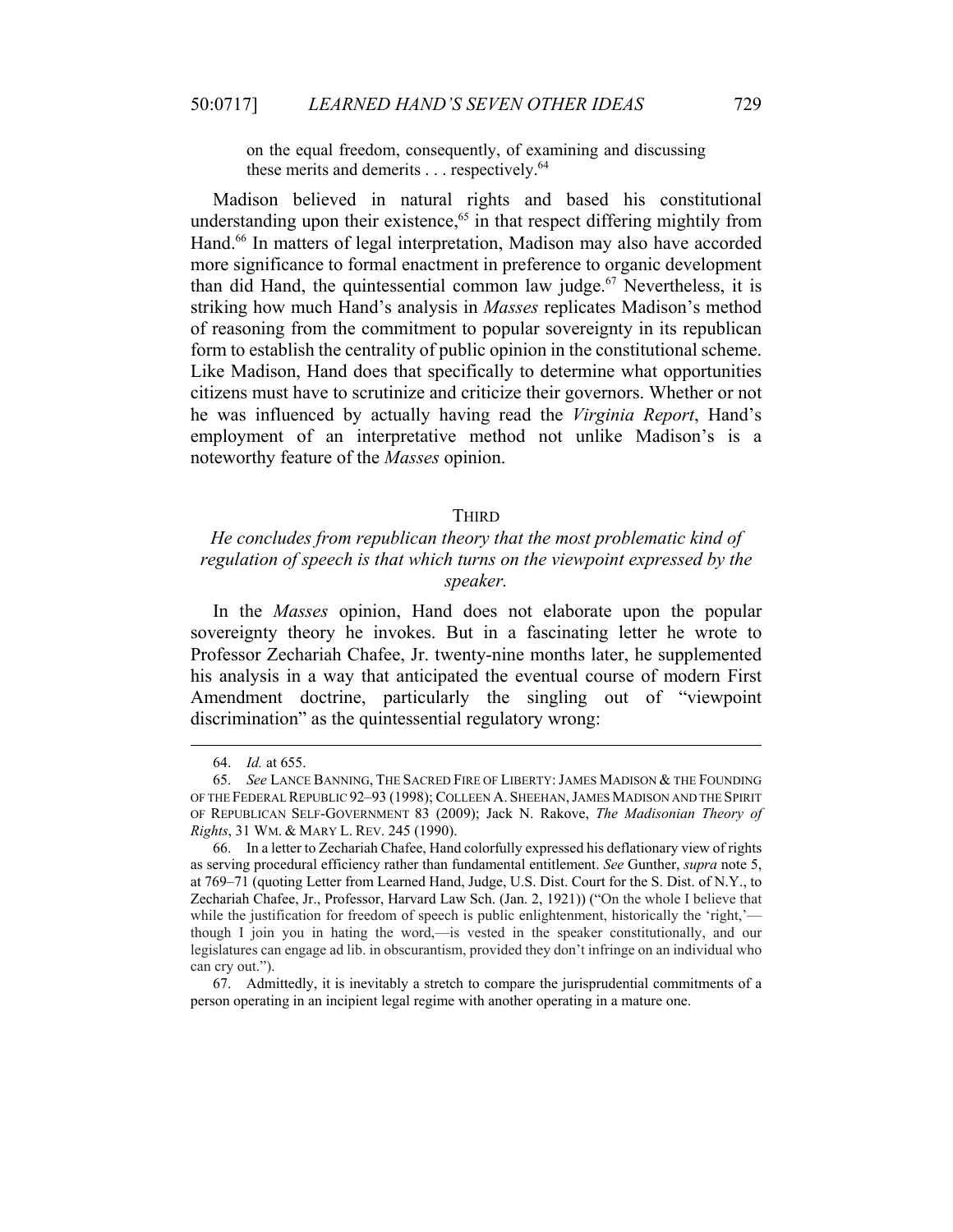[A]ny state which professes to be controlled by public opinion, cannot take sides against any opinion except that which must express itself in the violation of law. On the contrary, it must regard all other expressions of opinion as tolerable, if not good. As soon as it does not, it inevitably assumes that one opinion may control in spite of what might become an opposite opinion. It becomes a State based upon some opinion, as against any opinion which may get itself accepted. . . .

If so, nothing short of counsel to violate law should be itself illegal.68

Although Hand has never received credit for introducing possibly both the earliest and the best defense of the now-dominant principle against viewpoint discrimination, no doubt in large part because his defense surfaced only in private correspondence, his justification is notable for its powerful theoretical grounding. The great weight that current doctrine accords to whether the applicability of a regulation of speech or its justification turns on the viewpoint advanced by the speaker usually is explained in terms of possible distortion of public debate or possible revelation of an illicit regulatory purpose. Many years ago Geoffrey Stone developed these rationales and they have figured prominently in academic inquiry ever since.<sup>69</sup> Recently, James Weinstein has suggested that government discrimination on the basis of viewpoint fails to accord individual speakers the equal dignity and respect to which they are entitled, either as persons or more narrowly as citizens.<sup>70</sup>

Hand's rationale for the principle against viewpoint discrimination has certain advantages over those proffered by Stone and his many followers or Weinstein. Their explanations depend to a considerable extent on claims regarding either what amounts to a "distortion" of public debate, or how illicit purpose can be inferred from the form a regulation takes, or what it means to treat persons equally. All of these are worthy inquiries in evaluating the exercise of state power, but they are questions that are likely to engender a wide range of answers. Hand's rationale depends on a claim that will seem to many less disputable. His premise is that popular sovereignty embodied in the republican form of government requires, above all else, that the exercise

 <sup>68.</sup> *See* Gunther, *supra* note 5, at 765 (quoting Letter from Learned Hand, Judge, U.S. Dist. Court for the S. Dist. of N.Y., to Zechariah Chafee, Jr., Professor, Harvard Law Sch. (Jan. 8, 1920)).

<sup>69.</sup> *See* Geoffrey R. Stone, *Content Regulation and the First Amendment*, 25 WM. & MARY L. REV. 189, 198, 227 (1983); *see also* Leslie Kendrick, *Content Discrimination Revisited*, 98 VA. L. REV. 231, 248 (2012).

 <sup>70.</sup> James Weinstein, *Hate Speech Bans, Democracy, and Political Legitimacy*, 32 CONST. COMMENT. 527, 580 (2017).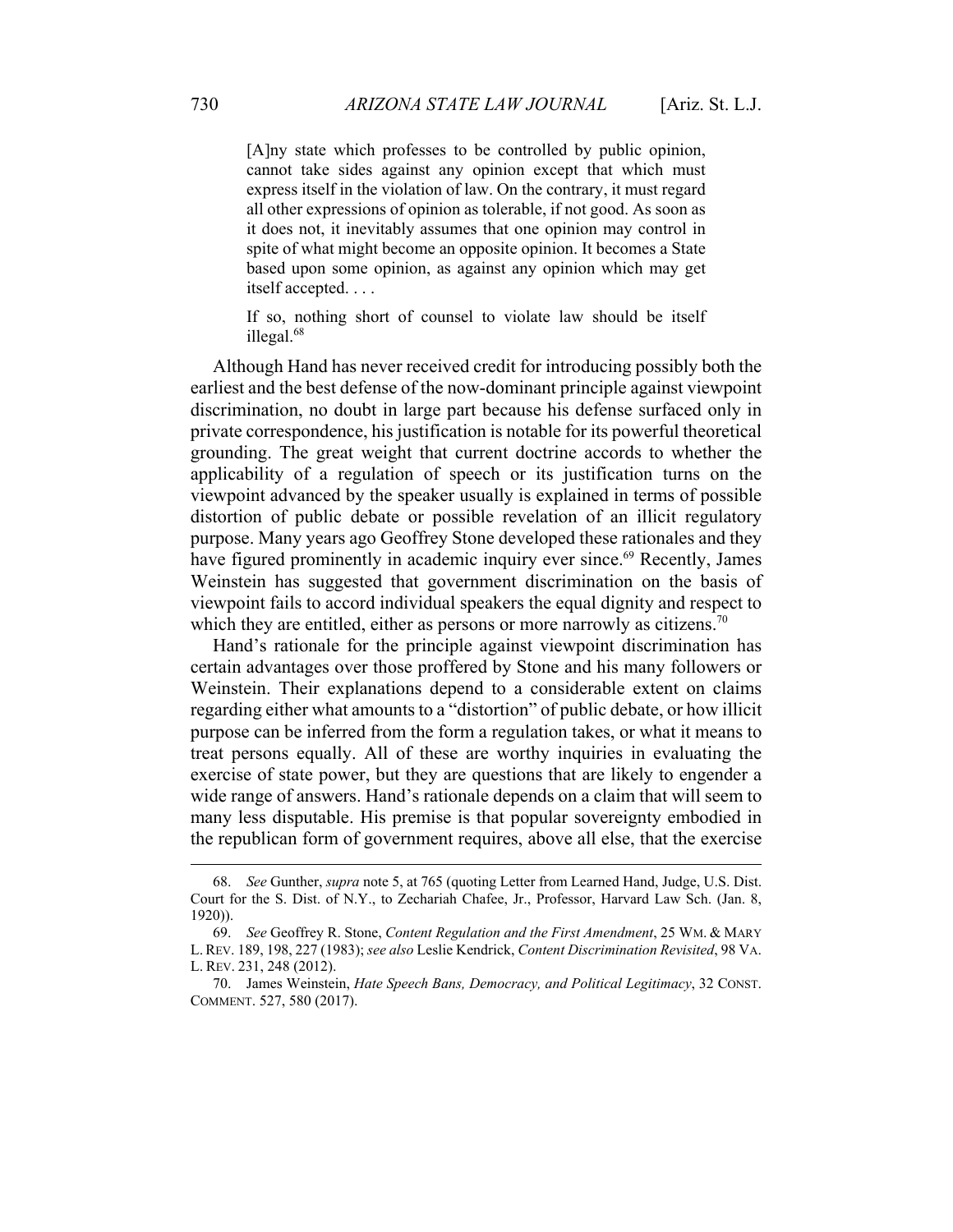of government authority be responsive to public opinion, if not reflexively and rapidly in response to shocks and fevers, at least in due course and continually.71 Viewpoint discrimination is problematic, according to Hand, because it contravenes the republican commitment that law and policy, like human understanding, be open-ended, capable of adapting to changing conditions.72

Arguably the most consequential issue of First Amendment interpretation currently is whether the principle against viewpoint discrimination should be extended to create a strong presumption against forms of regulation that take into account the subject matter of the speech (*e.g.*, for whom to vote, what to buy, where to go to attend an event), the legal status of the speaker (*e.g.*, foreign national, economic entity, civil servant, prisoner, non-adult), or the function served by the speech (*e.g.*, persuasion, transmission of information, intimidation, signaling solidarity, teaching a skill). The omnibus term "content regulation" typically is employed to encompass this set of disparate variables. Taking into account subject matter, speaker identity, or speech function surely can be a means of practicing viewpoint discrimination surreptitiously. But often those variables are treated as relevant for legitimate reasons that have little to do with viewpoint discrimination. Consider labeling requirements, libel law, and punishment for fraud. Hand's distinctive justification for the principle against viewpoint discrimination has implications for whether viewpoint regulation should be conflated with content regulation in the formulation of First Amendment doctrine as a general matter, or only upon proof or good reason to suspect that in the particular instance considering content was a cover for punishing viewpoint.<sup>73</sup>

Compared with the other rationales for treating viewpoint discrimination to be the quintessential violation of the First Amendment, Hand's justification based on the conceptual impossibility of a republic being "a State based upon some opinion" provides less reason to lump viewpoint and content regulation together. In terms of conceptual coherence, it is not the case that a republic the laws of which make relevant the subject matter or

 <sup>71.</sup> *See* Gunther, *supra* note 5, at 765. In recent years, Dean Post has emphasized this type of responsiveness as a defining dimension of popular sovereignty, tracing the idea to Madison. *See, e.g.*, ROBERT C. POST, CITIZENS DIVIDED: CAMPAIGN FINANCE REFORM AND THE CONSTITUTION 10–11 (2014); *see also* Robert Post, *Participatory Democracy and Free Speech*, 97 VA. L. REV. 477, 482 (2011).

<sup>72.</sup> *See* Gunther, *supra* note 5, at 765.

 <sup>73.</sup> This precise question is debated in an exchange between Justice Thomas, for the majority, and Justice Kagan, concurring, in *Reed v. Town of Gilbert*, 135 S. Ct. 2218 (2015). For a comprehensive analysis of that debate and its doctrinal implications see Genevieve Lakier, Reed v. Town of Gilbert, Arizona*, and the Rise of the Anticlassificatory First Amendment*, 2016 SUP. CT. REV. 233.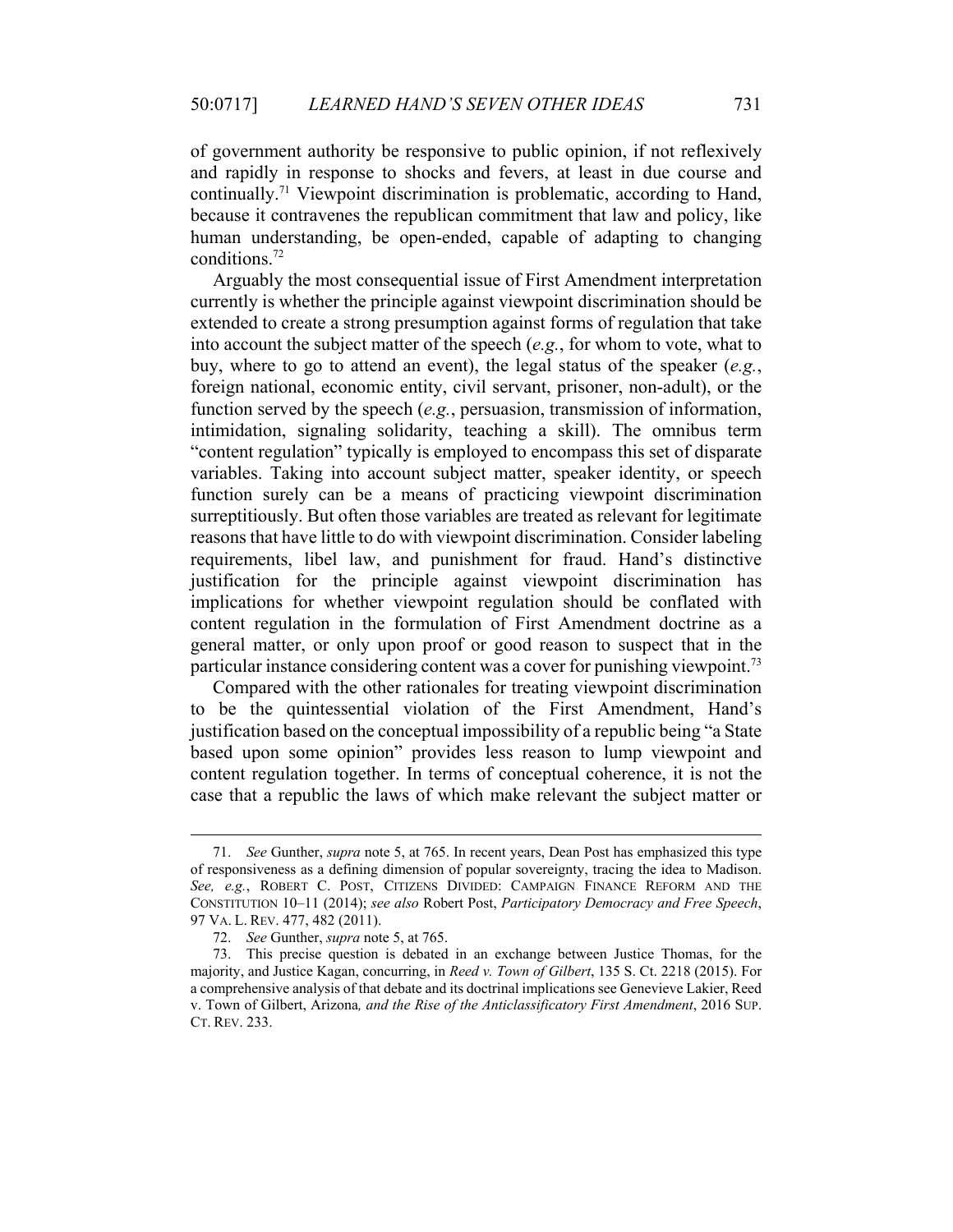function of a communication or the status of the speaker thereby becomes founded upon "some opinion." True, if in a particular instance those nonviewpoint considerations are used to select for viewpoint under the table, the conceptual difficulty invoked by Hand kicks in. The State then is indeed basing its exercise of authority "upon some opinion, as against any opinion which may get itself accepted." But if the principal function of the freedom of speech is to legitimate and facilitate majority rule, as Hand maintained, it would raise a different kind of conceptual problem to leverage this occasional phenomenon of surreptitious viewpoint discrimination into a wholesale prohibition against regulators employing coverage criteria relating to subject matter, speaker identity, or speech function. Such criteria routinely have been utilized by republican regimes to make their laws closely track their policy justifications and operate no more broadly or intrusively than necessary. Both dimensions of fit, we might think, are defining features of limited, accountable government. In this respect, Hand's distinctive understanding of the freedom of speech as conceptually integrated with the project of republican governance has implications for how large the footprint of the First Amendment can be without contradicting its own *raison d'etre*.

Of course, the test that Hand derived from his republican premise has an honored place for one kind of viewpoint discrimination, punishment of a speaker for telling his audience that it is in their interest or is their duty to violate the law.74 Why this exception to what is asserted to be a fundamental general principle? Did Hand simply find it necessary to identify *some* category of speech which is punishable so as not to appear "absolutist" in a doctrinaire sort of way? That explanation is implausible not only because Hand had the courage of his convictions, but also because even if he had felt some need to find limits to speaker freedom nothing in his analysis forced him to employ viewpoint in preference to other possible sources of limitation.

I believe that Hand derived his exception from the same foundational commitment from which he derived his general disallowance of viewpoint discrimination: popular sovereignty. Just as popular sovereignty embodies the authority of emergent, nascent, and potential majorities, it embodies the authority of currently prevailing majorities. This last type of majority must not entrench itself but must be allowed to rule, and that allowance entails a minimum respect for the authority of law on the part of all those who aspire to rule in the future by altering public opinion and gaining political control. Stirring up fierce discontent with existing rulers, policies, and practices is consistent with such respect for the authority of law, but telling persons it is in their interest or is their duty to violate the law as it currently stands is not.

 <sup>74.</sup> *See* Gunther, *supra* note 5, at 721.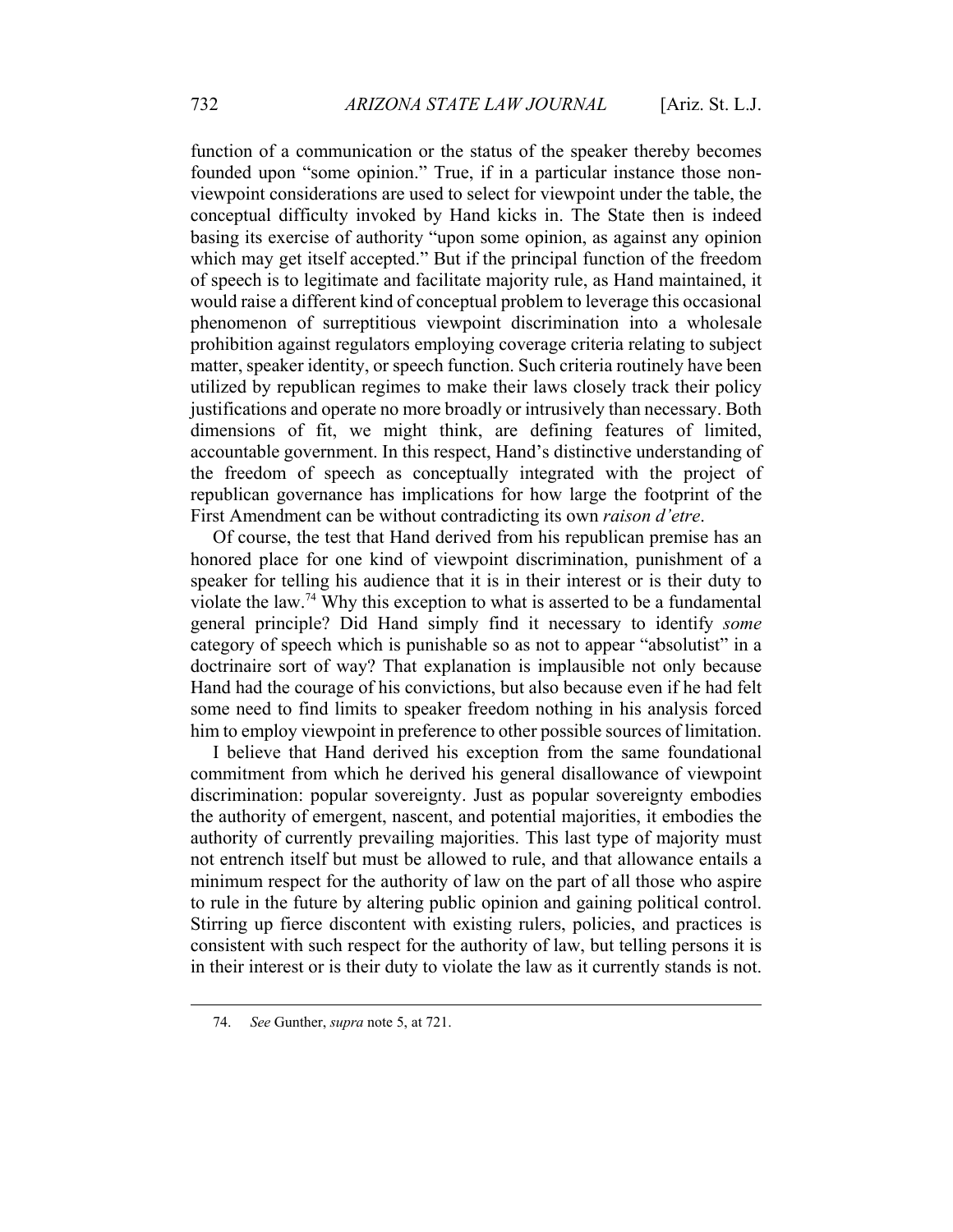Or so an adherent to Hand's understanding of dynamic popular sovereignty in a republic might believe.

In fact, Hand's exception to his general disallowance of viewpoint discrimination echoes a distinction Herbert Croly drew in *The Promise of*  American Life.<sup>75</sup> A nation's sovereign will, according to Croly, "increases with the increasing power of its citizens to deal fairly and to feel loyally towards their fellow-countrymen."76 Although the "responsibility and loyalty which the citizens of a democratic nation must feel towards one another is comprehensive and unmitigable," particular laws "will be welcome to some citizens and obnoxious to others."<sup>77</sup> Those in the latter category "have every right and should be permitted every opportunity to protest in the most vigorous and persistent manner."78 This is how the bond essential to having a collective sovereign will is preserved in the face of conflicting interests and opinions. But the bond, according to Croly, is a two-way street: "The nation may, however, on its part demand that these protests, in order to be heeded and respected, must conform to certain conditions. They must not be carried to the point of refusing obedience to the law."79

Croly does not say in so many words that protests must not be carried to the point of advocating as well as practicing disobedience to law, but his argument from reciprocity would support such an extension. And Judge Hand may well have found this part of a book he knew well to be of interest, especially because its author was so focused on trying to understand and unpack the concept of popular sovereignty.

#### FOURTH

# *He does not require that speech meet a standard of decorum or reasonableness in order to be protected.*

Croly found that the commitment to popular sovereignty entails a right of dissenters to "protest in the most vigorous and persistent manner" consistent with the correlative duty to obey the laws in place until they are altered by democratic means.<sup>80</sup> Hand outdid Croly in validating aggressive dissent. The *Masses* opinion explicitly extends its protection to "immoderate and indecent

 <sup>75.</sup> *See* CROLY, *supra* note 27, at 280–88.

 <sup>76.</sup> *Id.* at 285.

 <sup>77.</sup> *Id.*

<sup>78.</sup> *Id.* at 285–86.

<sup>79.</sup> *Id.* at 286.

<sup>80.</sup> *Id.*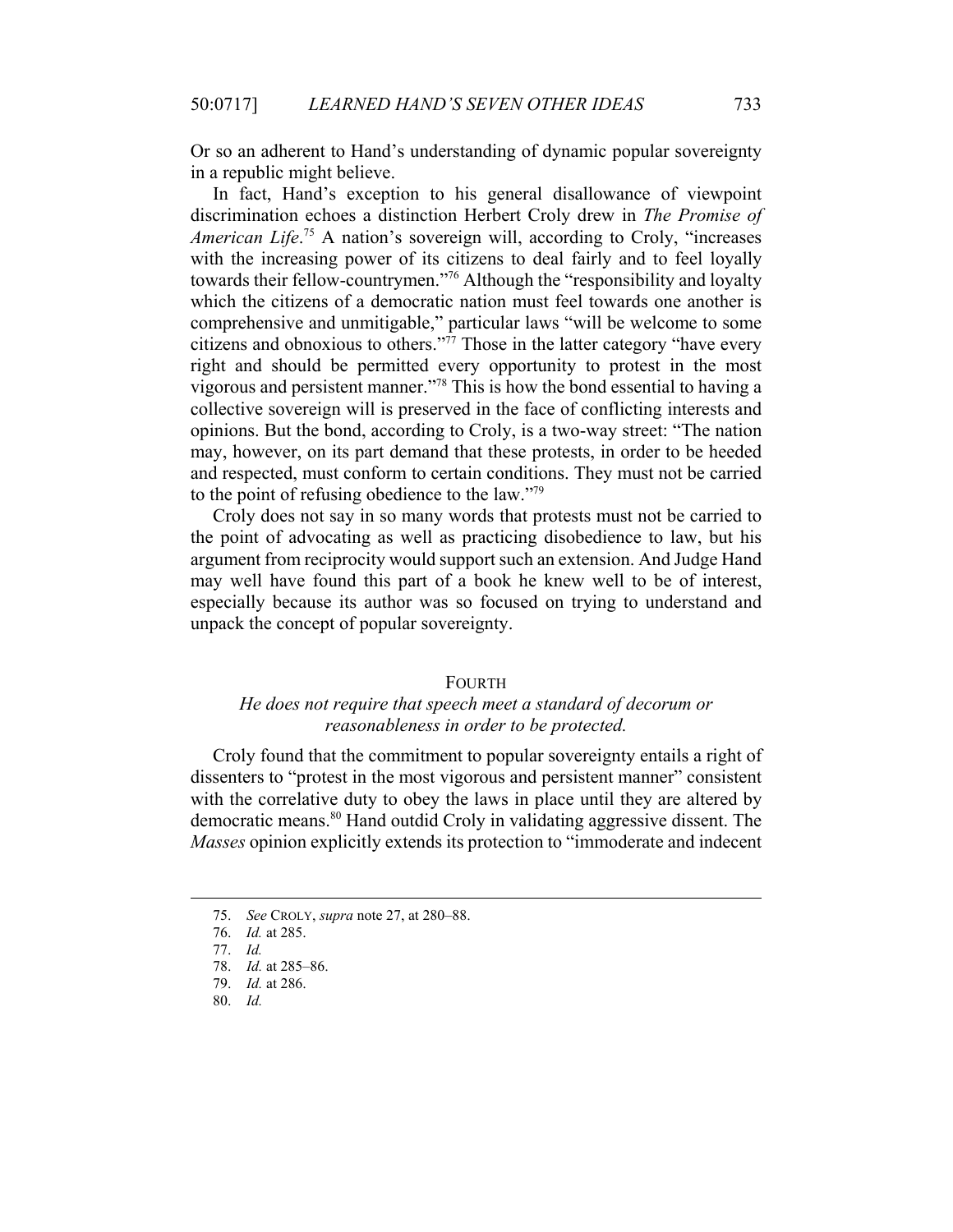invective,"81 arguments "trivial in substance, and violent and perverse in manner,"<sup>82</sup> "intemperate and inflammatory public discussion,"<sup>83</sup> "hostile" criticism" which falls outside "the range of temperate argument,"84 "free utterance of abuse and criticism,"85 the arousal of "passions" by means of "[p]olitical agitation,"86 and the writings of a magazine "which attacks with the utmost violence the draft and the war."87

Were Hand elaborating a free-standing individual right grounded in a conception of inviolable personhood, the freedom to express hostility in an intemperate, indecent, abusive manner might seem to be implied. But why should the freedom of speech understood as a procedure for facilitating popular sovereignty in a collective and constructive sense extend to the kind of hostile, inflammatory agitation that Hand goes out of his way almost to celebrate in *Masses*?

James Madison confronted this very question when he developed in the *Virginia Report* the argument that the commitment to popular sovereignty entails the protection of speech critical of public characters and measures. In response to the argument of defenders of the Sedition Act of 1798 that it only punished malicious writings published with the intent to defame officials, bring them into contempt or disrepute, or excite hatred against them, Madison said:

Should it happen, as the [C]onstitution supposes it may happen, that either of these branches of the government, may not have duly discharged its trust; it is natural and proper, that according to the cause and degree of their faults, they should be brought into contempt or disrepute, and incur the hatred of the people.<sup>88</sup>

As discussed above, Hand may or may not have been urged by counsel in *Masses* to consult the *Virginia Report*, but whatever the truth of the matter is on that point, it is noteworthy that even a thinker so concerned about the quality of public debate as Madison should have seen a constructive role for angry, disrespectful speech in the forging of a sovereign public opinion.

John Stuart Mill also addressed the question of how decorum figures in the freedom of speech. In *On Liberty*, published in 1859, Mill expressed the

 <sup>81.</sup> Masses Publ'g Co. v. Patten, 244 F. 535, 539 (S.D.N.Y. 1917).

<sup>82.</sup> *Id.*

<sup>83.</sup> *Id.*

<sup>84.</sup> *Id.* at 539–40.

<sup>85.</sup> *Id.* at 540.

<sup>86.</sup> *Id.*

<sup>87.</sup> *Id.* at 541.

<sup>88.</sup> *See* MADISON, *supra* note 44, at 652.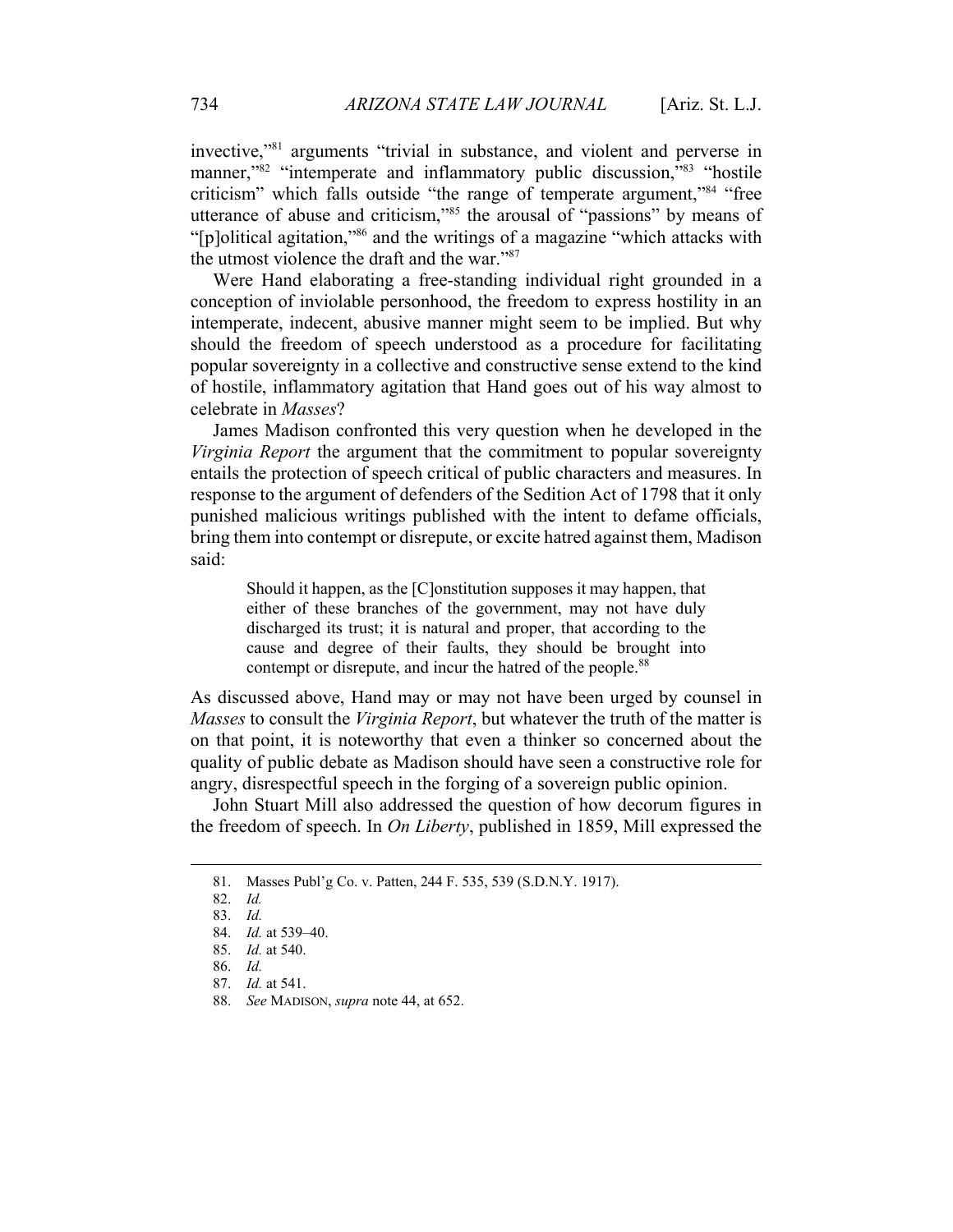view that in principle the maintenance of high standards of fairness and rationality in public debate would advance the search for progress in wideranging understanding.<sup>89</sup> (Such progress was his priority; Mill was not exploring the sources of political authority.) But then he explained how demands for discursive decency play out in practice:

With regard to what is commonly meant by intemperate discussion, namely invective, sarcasm, personality, and the like, the denunciation of these weapons would deserve more sympathy if it were ever proposed to interdict them equally to both sides; but it is only desired to restrain the employment of them against the prevailing opinion  $\ldots$ . <sup>90</sup>

When those who defend prevailing opinions resort to "unmeasured vituperation" against their opponents, they are greeted not with sanctions or criticism but rather "the praise of honest zeal and righteous indignation."91

This pattern of selective insistence on temperate argument led Mill to conclude that "law and authority have no business" enforcing a decorum of public disputation.92 Mill's point about imbalance and prejudice in administration would seem to have even more purchase in Hand's political process justification for the freedom of speech than it does in Mill's justification based on general enlightenment and societal progress.

In the *Masses* opinion, Hand's pattern throughout is to mention the impropriety of any kind of decorum requirement virtually every time he describes the freedom at issue. That indicates how strongly he was committed to the proposition. However, he never explains in the least detail the basis for this view. He does say explicitly in *Masses* that the legal standard cannot properly embody a demand for a "general tenor and animus" or a "general ethos" because "[t]he tradition of English-speaking freedom has depended in no small part upon the merely procedural requirement that the state point with exactness to just that conduct which violates the law."<sup>93</sup> It is hard to imagine a decorum standard that could meet this requirement. If this concern best explains Hand's rejection of decorum as a limiting principle in free speech disputes, the *Masses* opinion anticipates Justice John Marshall Harlan's memorable dictum in *Cohen v. California*, affirming the right to use fourletter words in public: "it is largely because governmental officials cannot

 <sup>89.</sup> *See* JOHN STUART MILL, ON LIBERTY 118 (David Bromwich & George Kateb eds., 2003) (1859).

 <sup>90.</sup> *Id.* at 119.

<sup>91.</sup> *Id.*

<sup>92.</sup> *Id.*

 <sup>93.</sup> Masses Publ'g Co. v. Patten, 244 F. 535, 542–43 (S.D.N.Y. 1917).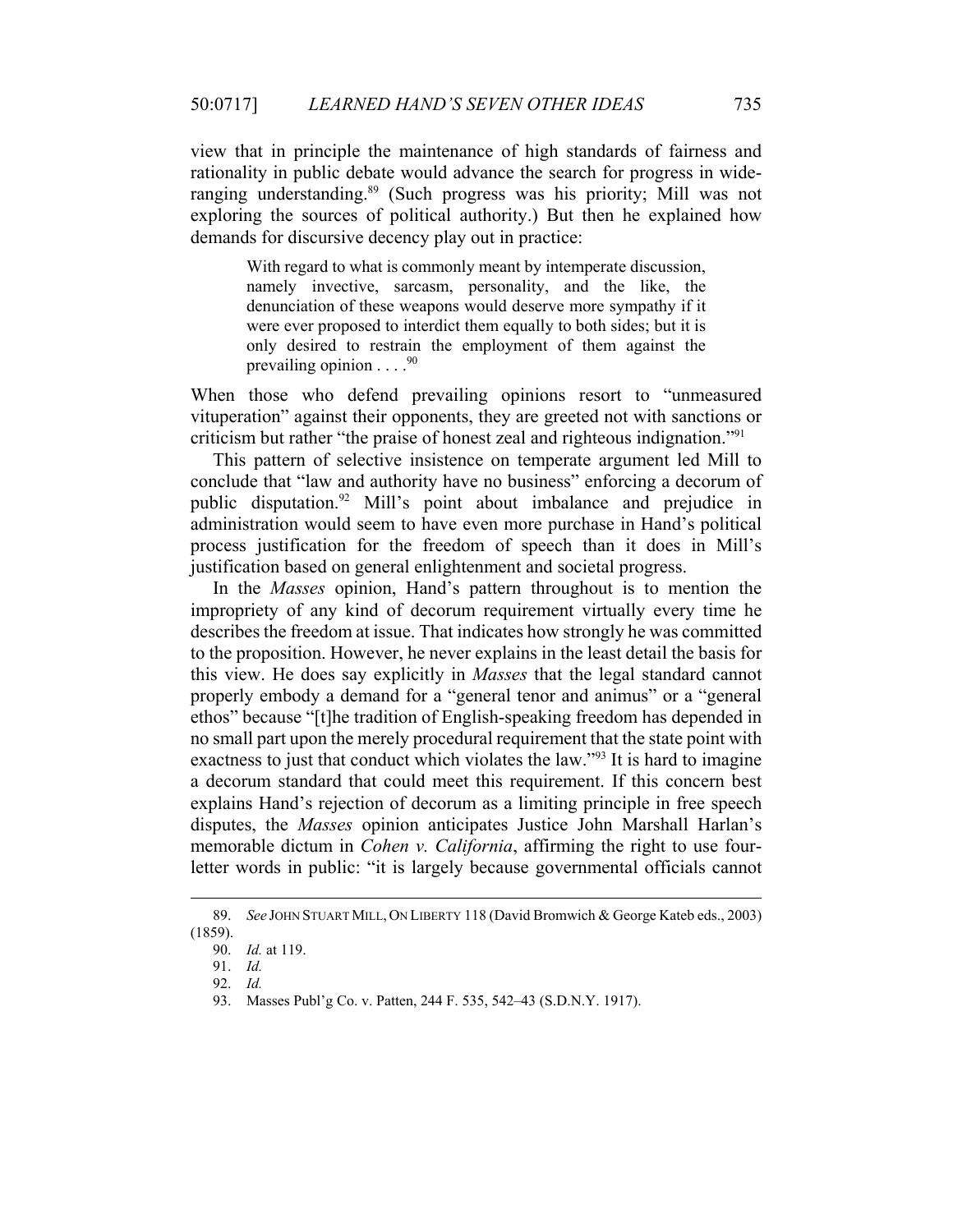make principled distinctions in this area that the Constitution leaves matters of taste and style so largely to the individual."94

#### FIFTH

## *He assumes that sedition is never a legitimate ground for regulating speech.*

Hand says in *Masses* that a finding that a magazine's writing is "subversive to authority and seditious in effect" does not constitute a sufficient basis for denying it mailing privileges.<sup>95</sup> Earlier in the opinion he maintains that his creative reading of the Espionage Act of 1917 is necessary to prevent the statute from providing that "every political agitation which can be shown to  $\ldots$  create a seditious temper is illegal."<sup>96</sup> In a different paragraph he specifies that statements which "arouse a seditious disposition" without directly advocating law violation "would not be enough" to justify punishment.97 In these three different passages rejecting sedition as a regulatory rationale, Hand can be read to anticipate the Supreme Court's landmark opinion in *New York Times Co. v. Sullivan* declaring "the central meaning of the First Amendment" to be the rejection of the very concept of seditious libel.<sup>98</sup>

The *Sullivan* case held that under the First Amendment speakers cannot be held liable for defaming public figures unless their factual errors are in effect deliberate.<sup>99</sup> That ruling transformed libel law, but as Professor Harry Kalven, Jr. explained in an article that has become a classic, the Court's reasoning was even more dramatic than its holding:

The Court did not simply, in the face of an awkward history, definitively put to rest the status of the Sedition Act. More important, it found in the controversy over seditious libel the clue to "the central meaning of the First Amendment." The choice of language was unusually apt. The Amendment has a "central meaning"—a core of protection of speech without which democracy cannot function, without which, in Madison's phrase, "the censorial power" would be in the Government over the people and not "in the people over the Government." This is not the whole meaning of the Amendment. There are other freedoms protected by it. But at the center there is no doubt what speech is being protected

 <sup>94.</sup> Cohen v. California, 403 U.S. 15, 25 (1971).

<sup>95.</sup> *Masses Publ'g Co.*, 244 F. at 543.

<sup>96.</sup> *Id.* at 540.

<sup>97.</sup> *Id.* at 542.

 <sup>98.</sup> N.Y. Times Co. v. Sullivan, 376 U.S. 254, 273 (1964).

 <sup>99.</sup> *Id.* at 279–80.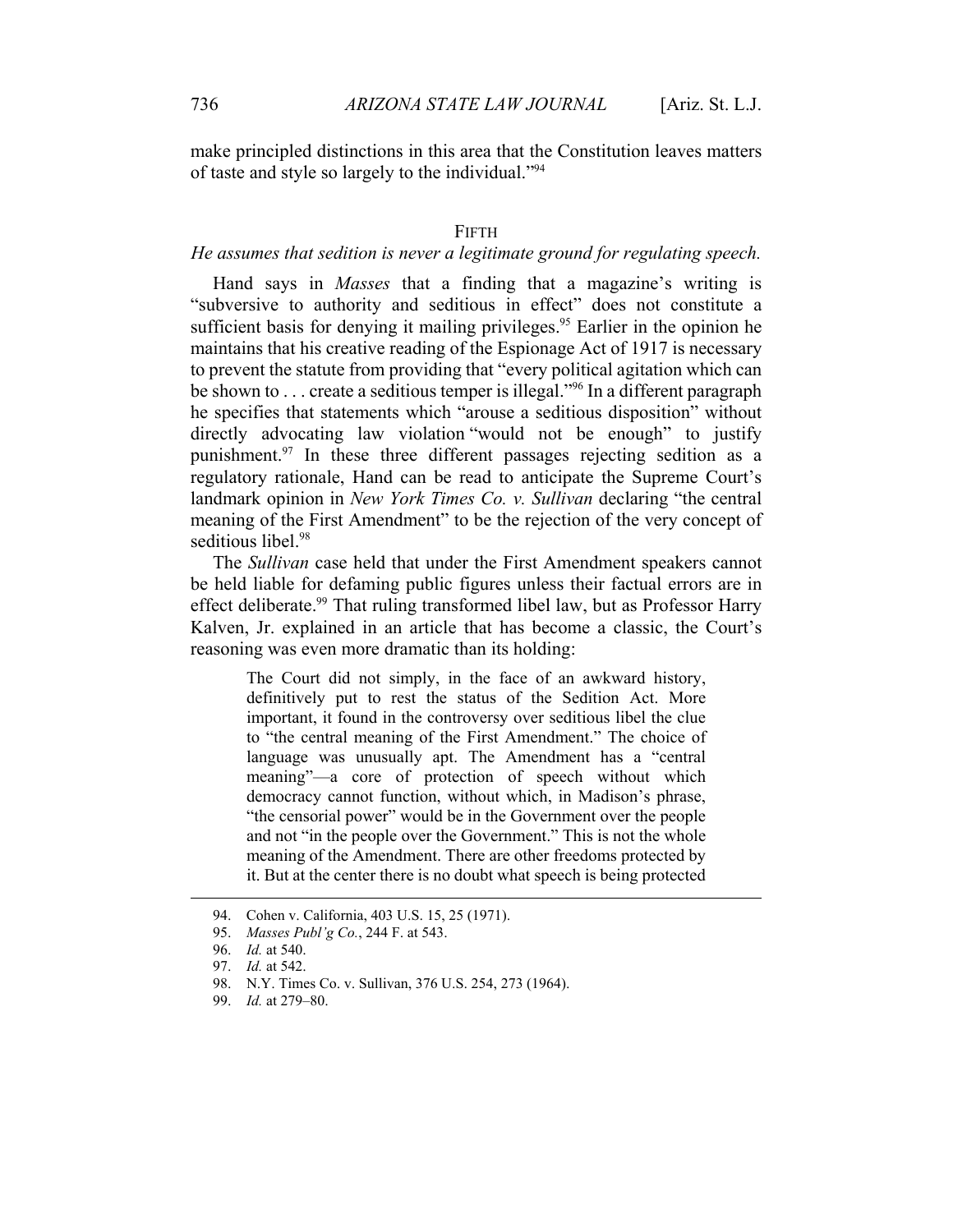and no doubt why it is being protected. The theory of the freedom of speech clause was put right side up for the first time.<sup>100</sup>

Justice William Brennan's majority opinion in *Sullivan* quoted heavily from Madison's *Virginia Report*, as did Professor Herbert Wechsler's brief on behalf of the New York Times.101 Today, for a court to invoke Madison in a First Amendment case is hardly noteworthy.102 But at the time of the *Masses* decision, Madison was pretty much forgotten as an authority about the freedoms of speech and press. Throughout the nineteenth century, the *Virginia Report* was utilized in debates over state sovereignty and nullification, but its discussion of the First Amendment was all but ignored. Then came Gilbert Roe.

I had occasion to ask Professor Wechsler, who for several years was my colleague on the Columbia Law faculty, whether in preparing his historic brief in the *Sullivan* case he was aware of the way Gilbert Roe had resurrected Madison's *Virginia Report* in arguing against the Espionage Act of 1917 in the *Masses* and *Debs* cases. He was.

By no means does Judge Hand deserve the credit that Gilbert Roe, Herbert Wechsler, and Justice William Brennan (or for that matter, Harry Kalven) do in the saga that led to the fundamental rejection of seditious libel as an American legal concept. In the *Masses* opinion, Hand's treatment of the modern status of seditious libel occurs only in passing and only in the form of an unexplained assumption. But Hand is part of the story in that he was the first judge to do even that much, and he proved to be on the right side of history.

#### **SIXTH**

## *He formulates a governing test with emphasis on how well it will function during periods of unusual public anxiety when toleration is at a low ebb and dissenters are most vulnerable to being made scapegoats.*

In the same letter to Zechariah Chafee in which Hand maintained that viewpoint regulation is problematic because it is a premise of republican government that a state cannot be "based upon some opinion, as against any opinion which may get itself accepted," he observed that it is mainly in "times of excitement" when fear and prejudice are at their peak that "the freedom of

 <sup>100.</sup> Harry Kalven, Jr., *The* New York Times *Case: A Note on "The Central Meaning of the First Amendment*,*"* 1964 SUP. CT. REV. 191, 208.

 <sup>101.</sup> Brief for the Petitioner at 45, 47, N.Y. Times Co. v. Sullivan, 376 U.S. 254 (1994) (No. 39), 1963 WL 66441.

 <sup>102.</sup> *E.g.*, Gravel v. United States, 408 U.S. 606, 641 (1972).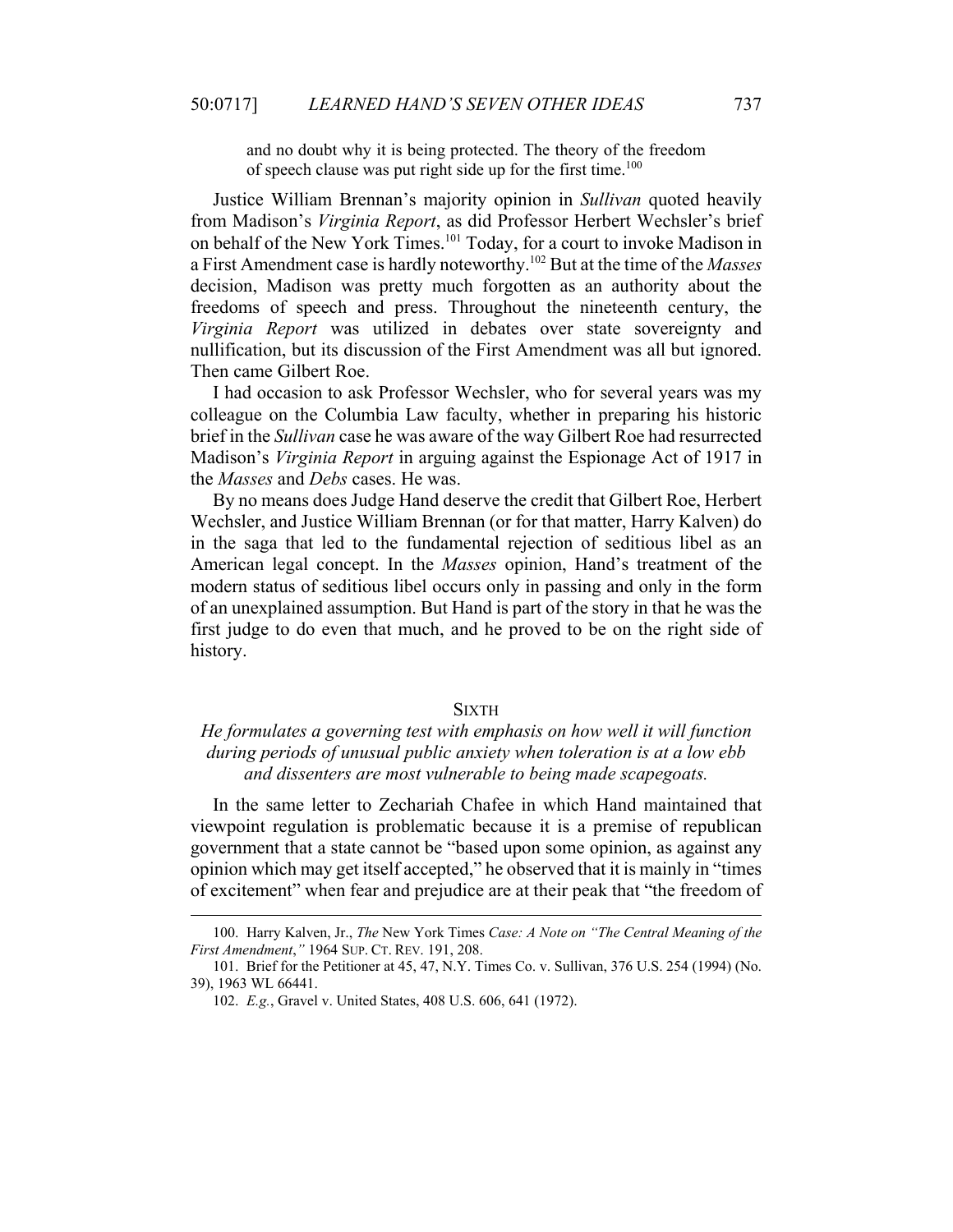speech becomes important as an institution."<sup>103</sup> He told Chafee that his preference for a qualitative test extending absolute protection to all advocacy that stops short of asserting a duty or interest to violate the law was driven by his skepticism about how a more flexible test requiring judgment, prediction, or inference would be administered in periods of unusual public anxiety.<sup>104</sup> In a subsequent letter to Chafee he elaborated:

I own I should prefer a qualitative formula, hard, conventional, difficult to evade. If it could become sacred by the incrustations of time and precedent it might be made to serve just a little to withhold the torrents of passion to which I suspect democracies will be found more subject than for example the whig autocracy of the 18th century.<sup>105</sup>

In Hand's earlier correspondence with Holmes, this theme surfaced as well. Hand spoke of the need to "moderate the storms of popular feeling"<sup>106</sup> and "get over the existing hysteria."107 He lamented to Holmes that "the merry sport of Red-baiting goes on, and the pack gives tongue more and more shrilly."<sup>108</sup> He owned "to a sense of dismay at the increase in all the symptoms of apparent panic."109

Hand's priority he made clear. It is in these unusual periods—periods I have elsewhere labeled "pathological"<sup>110</sup>—that the freedom of speech matters most. But what exactly does that imply about how the First Amendment and other pertinent laws should be interpreted? In *Masses* and in his correspondence and academic writing during the World War I period, Hand suggested a few answers to this question.

 <sup>103.</sup> *See* Gunther, *supra* note 5, at 765–66 (quoting Letter from Learned Hand, Judge, U.S. Dist. Court for the S. Dist. of N.Y., to Zechariah Chafee, Jr., Professor, Harvard Law Sch. (Jan. 8, 1920)).

 <sup>104.</sup> *Id.* at 766.

<sup>105.</sup> *Id.* at 770 (quoting Letter from Learned Hand, Judge, U.S. Dist. Court for the S. Dist. of N.Y., to Zechariah Chafee, Jr., Professor, Harvard Law Sch. (Jan. 2, 1921)).

<sup>106.</sup> *Id.* at 759 (quoting Letter from Learned Hand, Judge, U.S. Dist. Court for the S. Dist. of N.Y., to Oliver Wendell Holmes, Jr., Assoc. Justice, Supreme Court of the U.S. (Apr. 1, 1919)).

<sup>107</sup>*. Id.* at 760 (quoting Letter from Learned Hand, Judge, U.S. Dist. Court for the S. Dist. of N.Y., to Oliver Wendell Holmes, Jr., Assoc. Justice, Supreme Court of the U.S. (Nov. 25, 1919)).

<sup>108.</sup> *Id.* at 761 (quoting Letter from Learned Hand, Judge, U.S. Dist. Court for the S. Dist. of N.Y., to Oliver Wendell Holmes, Jr., Assoc. Justice, Supreme Court of the U.S. (Nov. 25, 1919)). 109. *Id.*

<sup>110.</sup> *See* Vincent Blasi, *The Pathological Perspective and the First Amendment*, 85 COLUM. L. REV. 449, 449–50 (1985) (stating that "pathological period" refers to "equip[ping] the first amendment to do maximum service in those historical periods when intolerance of unorthodox ideas is most prevalent and when governments are most able and most likely to stifle dissent systematically").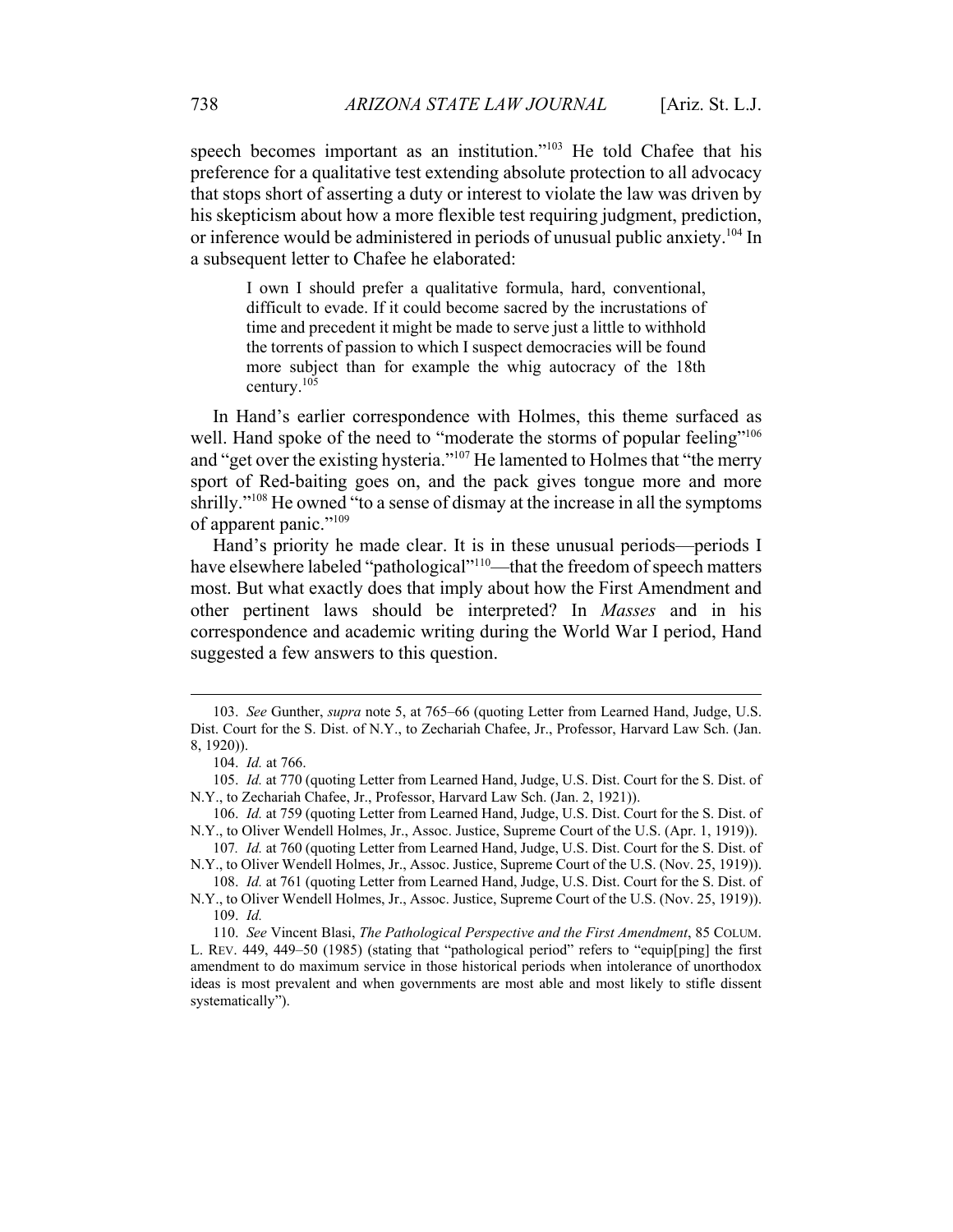One way for law to push against dangerous, fear-driven, hopefully passing passions is for doctrinal formulations to reduce as much as is practically possible the role of discretion, judgment, and prediction in the application of laws to particular parties. That is exactly what Hand tried to do with his *Masses* test. In free speech disputes since then, courts for the most part seem to have taken his point by opting to employ somewhat crude, formalistic, allencompassing doctrinal concepts such as content discrimination and prior restraint, partly it would appear in order to make adjudication relatively mechanical.

Reducing judicial discretion by means of doctrinal formalism might prove to be efficacious to a degree, but recall that Hand believed firmly that "liberty lies in the hearts of men and women" rather than in legal prescription or doctrine.111 This might suggest that the educative role of the First Amendment ought to be emphasized. When Madison managed to overcome his skepticism about the efficacy of bills of rights, which he termed "parchment barriers,"<sup>112</sup> one of his rationales was that a listing of rights could have a salutary effect by influencing public opinion or providing a standard around which ordinary citizens could rally in moments of official transgression.<sup>113</sup>

How can the freedom of speech be made more educational? One way is by having articulate, inspiring expositors on the order of Holmes,<sup>114</sup> Louis Brandeis,<sup>115</sup> and Justice Robert Jackson.<sup>116</sup> Another is by construing it so as to keep doctrinal formulations resonant with the most noble purposes and instructive object lessons that over the years gave rise to its pre-eminence among the various claims of liberty. In this respect, functional rather than formalistic criteria for determining the scope and meaning of the freedom of speech would seem to be indicated. The ways that both Hand and Madison read the First Amendment to be integral to the project of realizing and sustaining republican government is an example.

However, functional analysis requires sophisticated understanding and wise judgment. In the wrong hands, sophisticated understanding can produce complicated doctrinal formulations—creative extensions of coverage, multifactor tests, differential levels of scrutiny—that mask partisan motivations, enable discriminatory application, and prove counter-productive educationally. It is the challenge for wise judgment to distill an appreciation

 <sup>111.</sup> HAND, *supra* note 37, at 190.

<sup>112.</sup> *See* Letter from James Madison to Thomas Jefferson (Oct. 17, 1788), *in* WRITINGS, *supra* note 44, at 420.

<sup>113.</sup> *See id.* at 421–23.

<sup>114.</sup> *See, e.g.*, United States v. Schwimmer, 279 U.S. 644, 653–55 (1929) (Holmes, J., dissenting); Abrams v. United States, 250 U.S. 616, 624–31 (1919) (Holmes, J., dissenting).

 <sup>115.</sup> *See, e.g.*, Whitney v. California, 274 U.S. 357, 372–80 (1927) (Brandeis, J., concurring).

 <sup>116.</sup> *See, e.g.*, W. Va. State Bd. of Educ. v. Barnette, 319 U.S. 624, 625–42 (1943).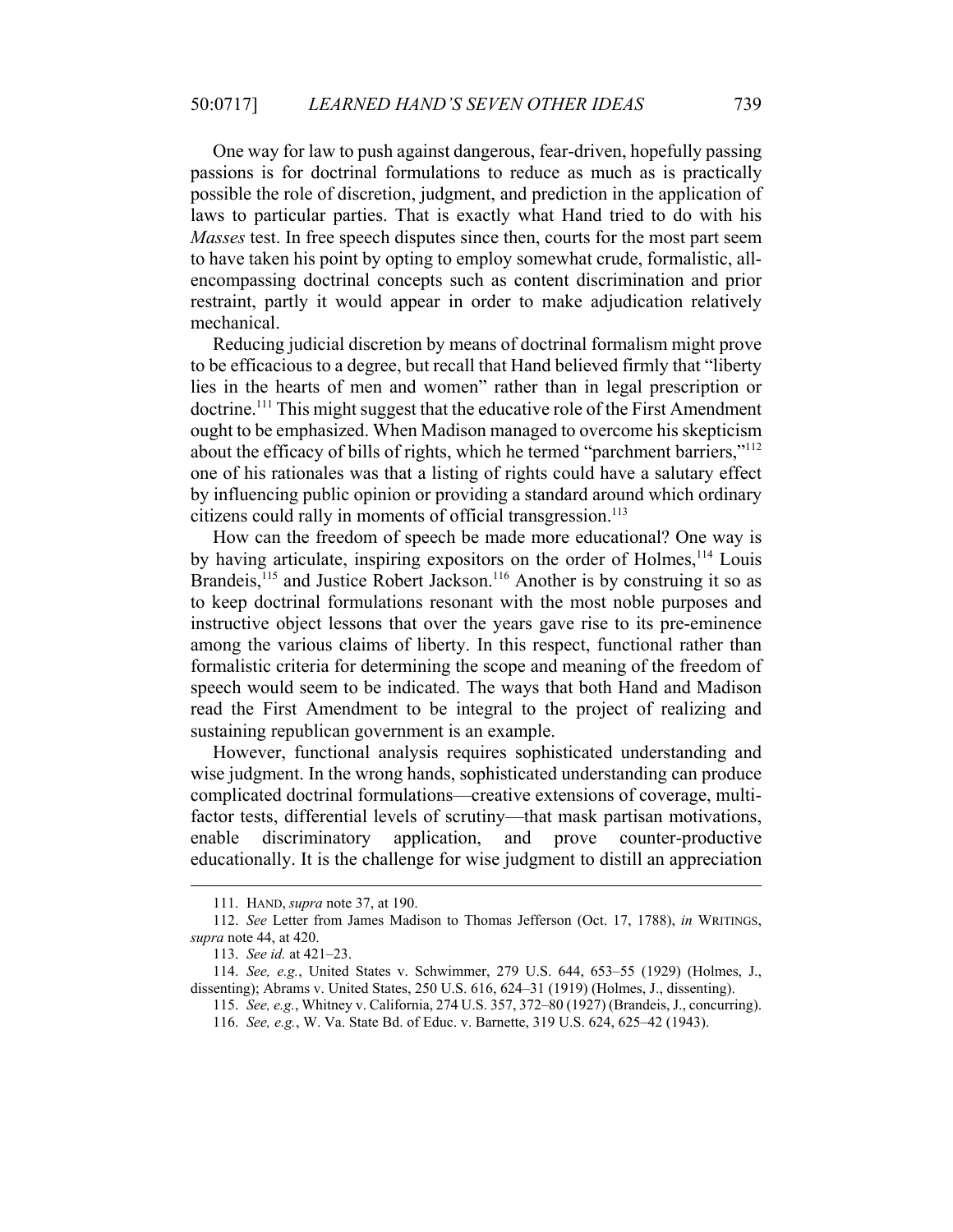of functional complexity into operational principles and standards that are intelligible, intuitively just, and also relatively prescriptive so as to cabin discretion in application. Equipping the freedom of speech to do service in the worst of times is a worthy but also challenging undertaking, as Judge Hand appreciated as well as anyone. His *Masses* opinion, both the test and the rationale, was a start, but only that.

### **SEVENTH**

## *He acknowledges that serious harms might follow from the speech he nevertheless rules cannot be prohibited.*

Possibly influenced by John Stuart Mill's famous thesis in *On Liberty* that only harm can justify restricting individual freedom, reinforced by the ascendency in First Amendment law of Holmes's clear and present danger test, the common tendency has been to justify the protection of free speech by minimizing the harm that it causes or contending that the harm can be mitigated or undone by "more speech."<sup>117</sup> This is the sticks-and-stones theory of the First Amendment.<sup>118</sup>

Describing the strident writings and satirical cartoons at issue in the case, Hand in *Masses* goes out of his way to eschew this rationale:

[P]ublications of this kind enervate public feeling at home which is their chief purpose, and encourage the success of the enemies of the United States abroad, to which they are generally indifferent. Dissension within a country is a high source of comfort and assistance to its enemies; the least intimation of it they seize upon with jubilation. There cannot be the slightest question of the mischievous effects of such agitation upon the success of the national project . . . .

. . . .

The defendant's position is that to arouse discontent and disaffection among the people with the prosecution of the war and with the draft tends to promote a mutinous and insubordinate temper among the troops. This, too, is true; men who become satisfied that they are engaged in an enterprise dictated by the unconscionable selfishness of the rich, and effectuated by a tyrannous disregard for the will of those who must suffer and die, will be more prone to

 <sup>117.</sup> *See Whitney*, 274 U.S. at 377.

 <sup>118.</sup> Kathleen M. Sullivan, *Free Speech Wars*, 48 SMU L. REV. 203, 206 (1994).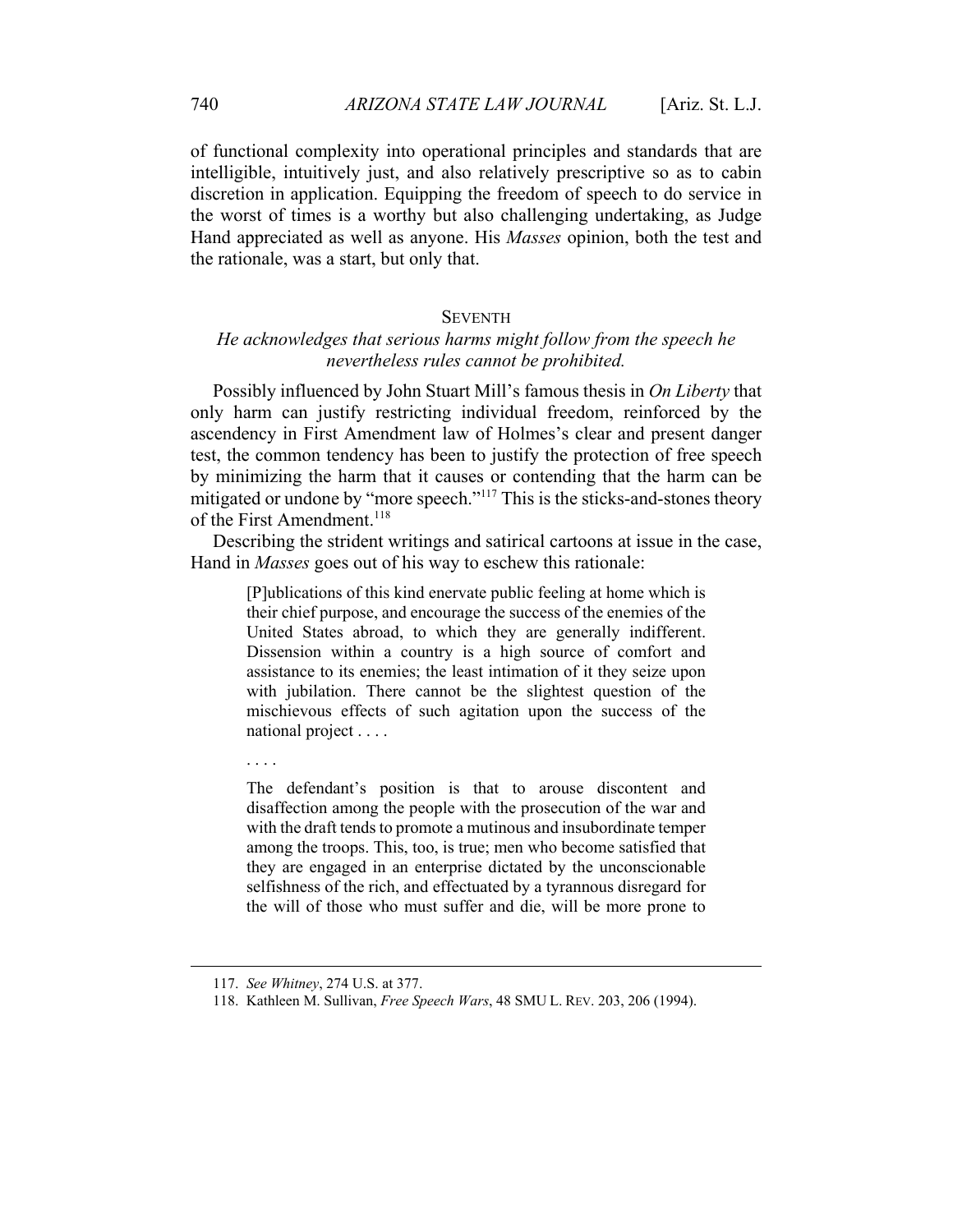insubordination than those who have faith in the cause and acquiesce in the means. $^{119}$ 

His ruling was that even though the speech at issue was likely to prove very harmful to the war effort in a variety of ways, it could not be made the basis for criminal prosecution or the denial of access to the mails because it belongs to a category of speech, the freedom of which is integral to creating the very governmental authority that was being invoked to regulate it.120

Actually, Hand's treatment of harm in *Masses* is not really antithetical to Mill's analysis in *On Liberty*. Mill never maintained as a matter of principle that proof of harm is always sufficient to justify the restriction of individual liberty. He states his famous Harm Principle to be:

[T]hat the sole end for which mankind are warranted, individually or collectively in interfering with the liberty of action of any of their number, is self-protection. That the only purpose for which power can be rightfully exercised over any member of a civilized community, against his will, is to prevent harm to others. His own good, either physical or moral, is not a sufficient warrant. He cannot rightfully be compelled to do or forbear because it will be better for him to do so, because it will make him happier, because, in the opinions of others, to do so would be wise, or even right. These are good reasons for remonstrating with him, or reasoning with him, or persuading him, or entreating him, but not for compelling him, or visiting him with any evil, in case he do otherwise. To justify that, the conduct from which it is desired to deter him, must be calculated to produce evil to some one else. $121$ 

Proof of harm is *necessary* in Mill's scheme to justify the restriction of individual liberty but not always *sufficient* to do so. And lest there be any doubt about the importance to Mill of this distinction between the necessary and the sufficient, in Chapter Two of *On Liberty*, entitled "Of the Liberty of Thought and Discussion," he never once addresses the question of when and how speech can cause harm and what that means for his analysis.<sup>122</sup> That is because, as Mill specifies immediately preceding that chapter, he is arguing for "absolute freedom of opinion and sentiment on all subjects" including the "liberty of expressing and publishing opinions."123 He contends that individuals must be permitted to circulate even concededly harmful

 <sup>119.</sup> Masses Publ'g Co. v. Patten, 244 F. 535, 539 (S.D.N.Y. 1917).

 <sup>120.</sup> *Id.*

 <sup>121.</sup> MILL, *supra* note 89, at 80.

<sup>122.</sup> *Id.* at 86–120.

<sup>123.</sup> *Id.* at 82.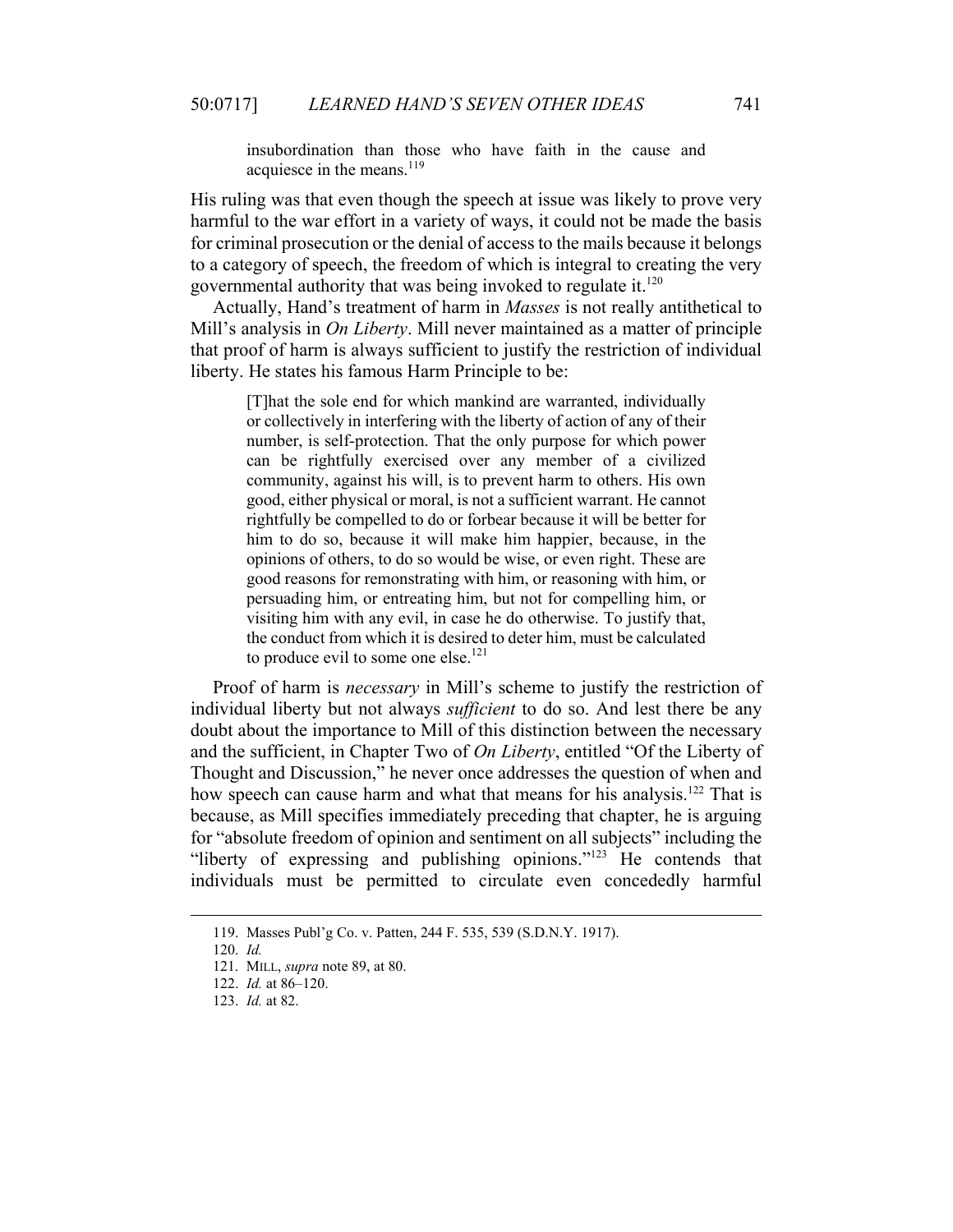opinions.124 Regarding thought and discussion, proving harm is not sufficient to warrant restriction.

In Chapter Three of *On Liberty*, entitled "Of Individuality, as One of the Elements of Well-Being," Mill does indeed discuss harm with his wellknown example of a speaker telling "an excited mob assembled before the house of a corn-dealer" that "corn-dealers are starvers of the poor."<sup>125</sup> That speaker, says Mill, "may justly incur punishment," even though the same statement "ought to be unmolested when simply circulated through the press."126 We might be tempted to interpret this passage to be making a distinction that turns on the likelihood that harm will follow from the speech, with speaker physical presence, crowd agitation, and victim proximity all factors that increase the odds. If that were Mill's point, then he would be saying that a sufficient probability of sufficiently serious harm justifies the punishment of speech that would otherwise be protected by his liberty theory. Were that true, Mill would differ from Hand regarding the relevance of harm to the regulation of speech.

I do not believe that to be the proper interpretation of Mill's corn-dealer example, however. First, the example appears in Chapter Three, where the subject is individuality as an element of well-being, not Chapter Two, where the subject is the liberty of thought and discussion.<sup>127</sup> This suggests that with the corn-dealer example Mill is exploring the relation of harm to the regulation of a broader range of conduct than thought and discussion; he is exploring the relation of harm to individuality more generally. And there can be no doubt that with regard to liberty generally, excluding only the liberty of thought and discussion, Mill does indeed maintain that proof of the requisite harm will often justify limiting the liberty.<sup>128</sup>

Interpreting the excited mob version of the corn-dealer example to be not about thought and discussion, but rather about another form of liberty, one that can be restricted on the basis of harm, is supported by the way Mill introduces the example: "No one pretends that actions should be as free as opinions. On the contrary, even opinions lose their immunity, when the circumstances in which they are expressed are such as to constitute their expression a positive instigation to some mischievous act."<sup>129</sup>

126. *Id.*

129. *Id.* at 121.

 <sup>124.</sup> *Id.* at 118–20.

<sup>125.</sup> *Id.* at 121.

 <sup>127.</sup> *Id.* at 121–38, 86–120.

 <sup>128.</sup> *Id.* at 80.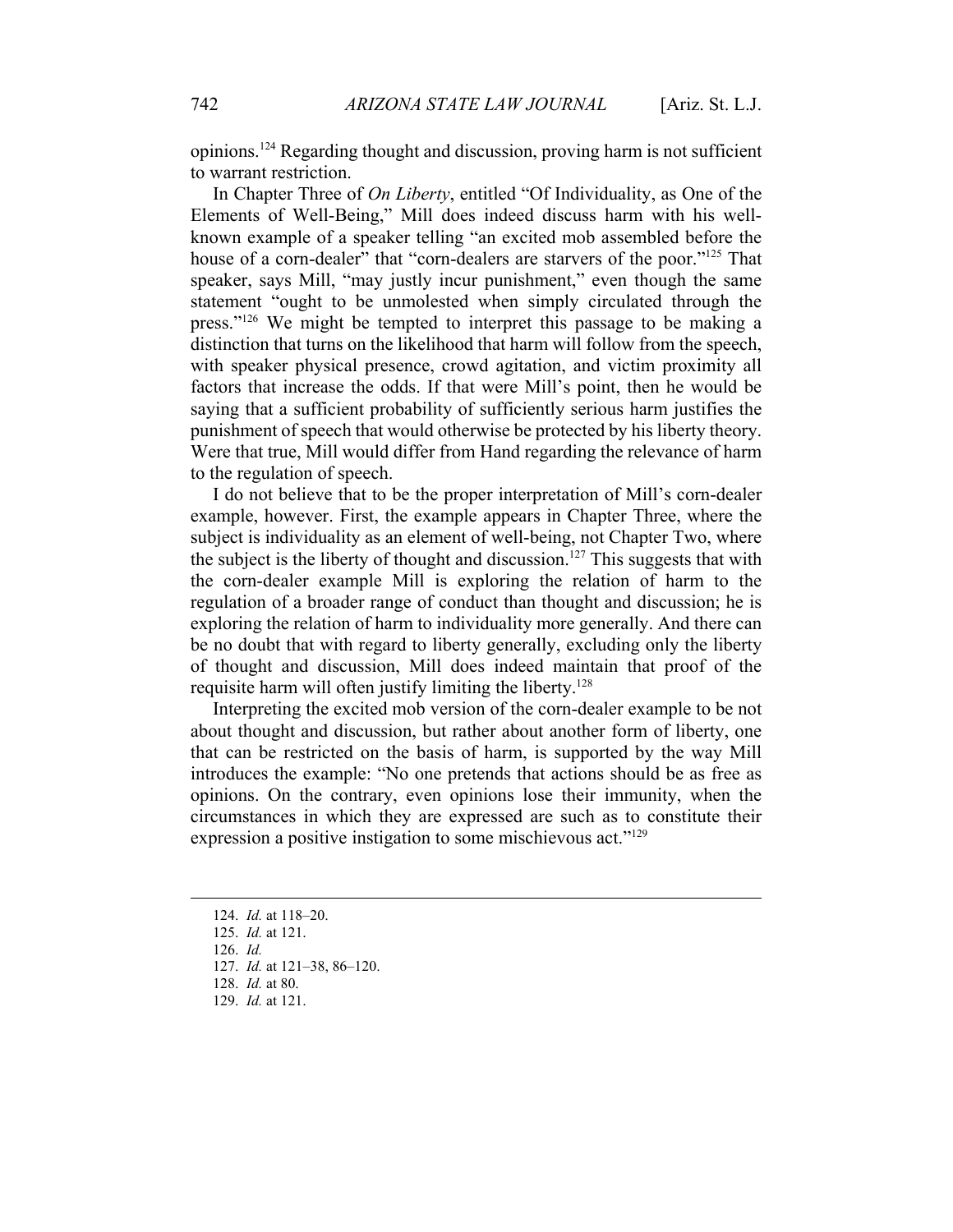From this passage we know that Mill believes actions are to be treated differently from opinions, and that opinions which constitute positive instigations are to be treated differently from other opinions. Whether we label positive instigations "opinions" or "actions" is beside the point. In either event, they "lose their immunity" from the "absolute protection" accorded by Mill to "the liberty of thought and discussion," the subject of Chapter Two, where he never discusses harm because it is irrelevant.<sup>130</sup> For all activities other than thought and discussion—actions, positive instigations, trade, competition to secure scarce positions—harm is indeed relevant. It is a necessary and sometimes sufficient basis for restricting liberty, depending on the balance of considerations that bear on collective and individual wellbeing.

The distinction Mill perceives between thought and discussion and all other liberties is why he calls for different outcomes for his two corn-dealer examples, treating stirring up an excited mob in person as a fundamentally different activity from circulating the same message through the press.<sup>131</sup> It is also why Mill is at such pains in Chapter Two, the longest chapter of *On Liberty*, to demonstrate the supreme importance of thought and discussion for human flourishing and progress in understanding.<sup>132</sup> That supreme importance he does not claim for the full range of activities we commonly call "speech," "expression," or "communication," as his mob-inciting example and treatment of positive instigation makes clear.<sup>133</sup>

Frederick Schauer, who has written perceptively about speech and harm on numerous occasions and from different perspectives,<sup>134</sup> confirms this reading of Mill and explains why it matters to First Amendment doctrine:

If speech is understood as protected because it does not create harm in the relevant sense, such an understanding may . . . foster the view that only harmless speech is protected. And if speech is protected only because and when it is harmless . . . it may be too easy to think of harmlessness as a necessary condition for protection, and thus of harmfulness as a sufficient condition for regulation. But if instead we recognize, as I believe Mill did, that the liberty of thought and discussion protects communications that may well be harmful in

 <sup>130.</sup> *Id.* at 121, 86–120.

 <sup>131.</sup> *See id.* at 121.

 <sup>132.</sup> *See id.* at 90–91.

 <sup>133.</sup> For an in-depth discussion of Mill's corn-dealer example see C.L. TEN, MILL ON LIBERTY 133–36 (1980).

<sup>134.</sup> *See, e.g.*, Frederick Schauer, *Harm(s) and the First Amendment*, 2011 SUP. CT. REV. 81, 81–111; Frederick Schauer, *The Phenomenology of Speech and Harm*, 103 ETHICS 635, 635–53 (1993).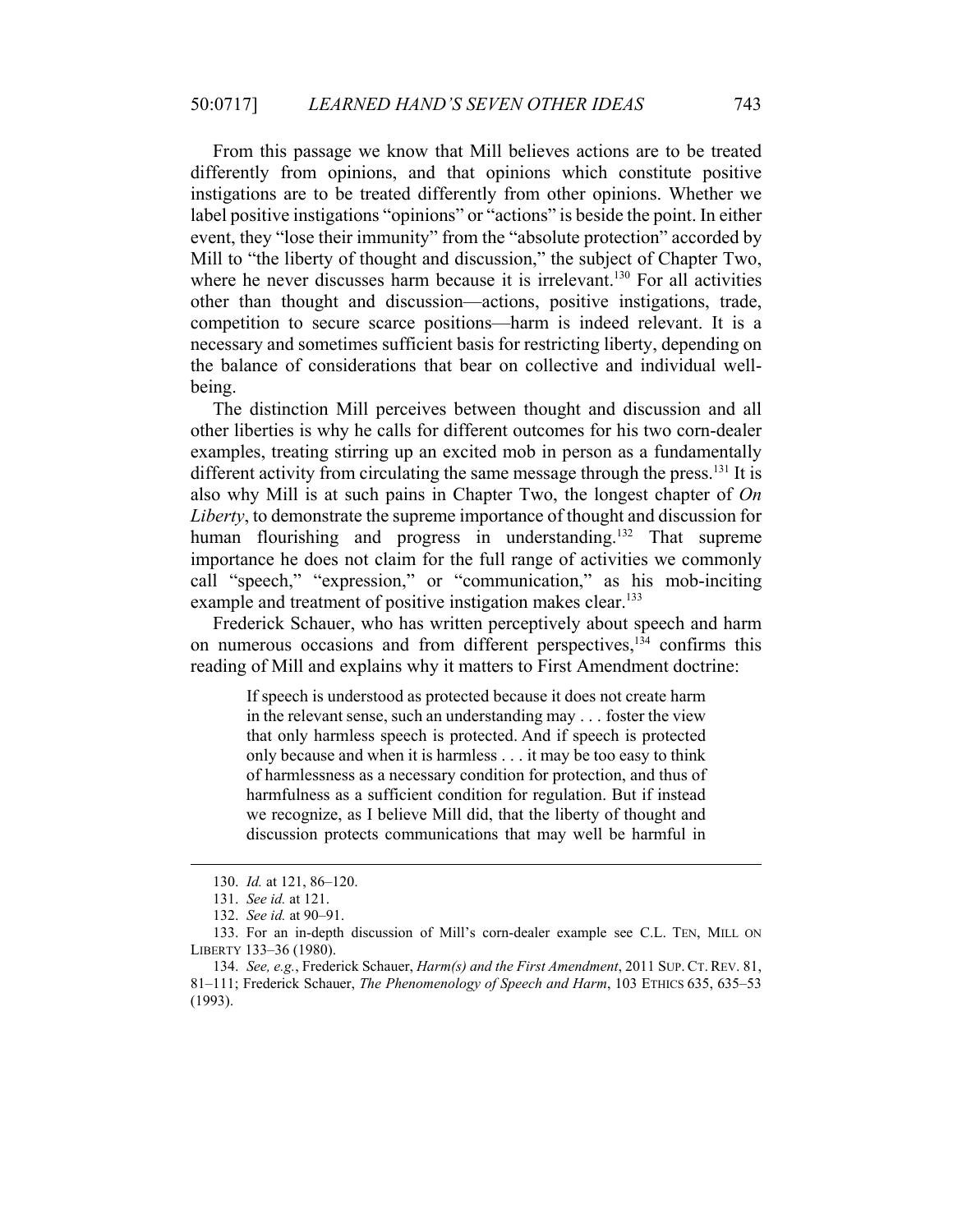any plausible sense of that term, and that it does so for reasons extrinsic to the harm and anti-paternalism principles, what emerges may be the robust free speech principle to which Mill plainly subscribed, and in the service of which Mill and *On Liberty* remain so important today.<sup>135</sup>

Just like Mill, Hand in *Masses* identifies a subset of human activity, speech he calls "hostile criticism," which plays such an indispensable role in constituting political authority in a republic that it must be protected without regard to what harm it might cause.136 In *Areopagitica*, his classic essay against the licensing of printing, the seventeenth-century poet John Milton makes a similar move regarding the speech he considers indispensable not only to republican governance—Milton was a fierce critic of monarchy and a devoted republican—but also to the discharge of duties owed to God.<sup>137</sup> Madison maintains in the *Virginia Report* that the federal government has no authority whatsoever to regulate seditious speech no matter the harm.<sup>138</sup> The Supreme Court in *New York Times Co. v. Sullivan* held that defamed public officials can recover damages against their critics only by proving that the harmful statements were published with knowledge of their falsity or reckless disregard for the truth, $139$  which means that good faith criticism of government is absolutely protected no matter how false and harmful it is.<sup>140</sup> It should be noted that in none of these instances of ruling out the relevance of harm is the exclusion comprehensive. Rather, harm is considered insufficient to warrant regulation as an exceptional matter due to the supervening importance or fundamentality of the subset of speech at issue.

Thus, Hand's holding in *Masses* that certain speech cannot be prohibited even when it is likely to cause specific, material harm does not mark him as

 <sup>135.</sup> Frederick Schauer, *On the Relation Between Chapters One and Two of John Stuart Mill's* On Liberty, 39 CAP. U. L. REV. 571, 592 (2011).

 <sup>136.</sup> Masses Publ'g Co. v. Patten, 244 F. 535, 539–40 (S.D.N.Y. 1917).

<sup>137.</sup> *See* Vincent Blasi, *A Reader's Guide to John Milton's* Areopagitica, *The Foundational Essay of the First Amendment Tradition*, 2017 SUP. CT. REV. 273, 296–98.

<sup>138.</sup> *See* MADISON, *supra* note 44, at 650.

 <sup>139. 376</sup> U.S. 254, 279–80 (1964).

 <sup>140.</sup> Whether Holmes can be added to this list depends upon whether he understood his danger test to provide that proof of the specified imminent type of harm is without exception sufficient to justify the regulation of speech. His formulation of the danger test in seemingly unqualified and comprehensive terms would appear to suggest that. On the other hand, when in his *Abrams* dissent he opines that seditious libel cannot be a basis for regulating speech, that "Congress certainly cannot forbid all effort to change the mind of the country," and that a patriot cannot be made to answer for criticizing war production priorities, Holmes might be implying that even when those forms of speech threaten to cause imminent harm they are nevertheless protected under the First Amendment. *See* Abrams v. United States, 250 U.S. 616, 627–28, 630 (1919) (Holmes, J., dissenting); Vincent Blasi, *Holmes and the Marketplace of Ideas*, 2004 SUP. CT. REV. 1, 44. As always, definitive interpretations of Holmes are elusive.